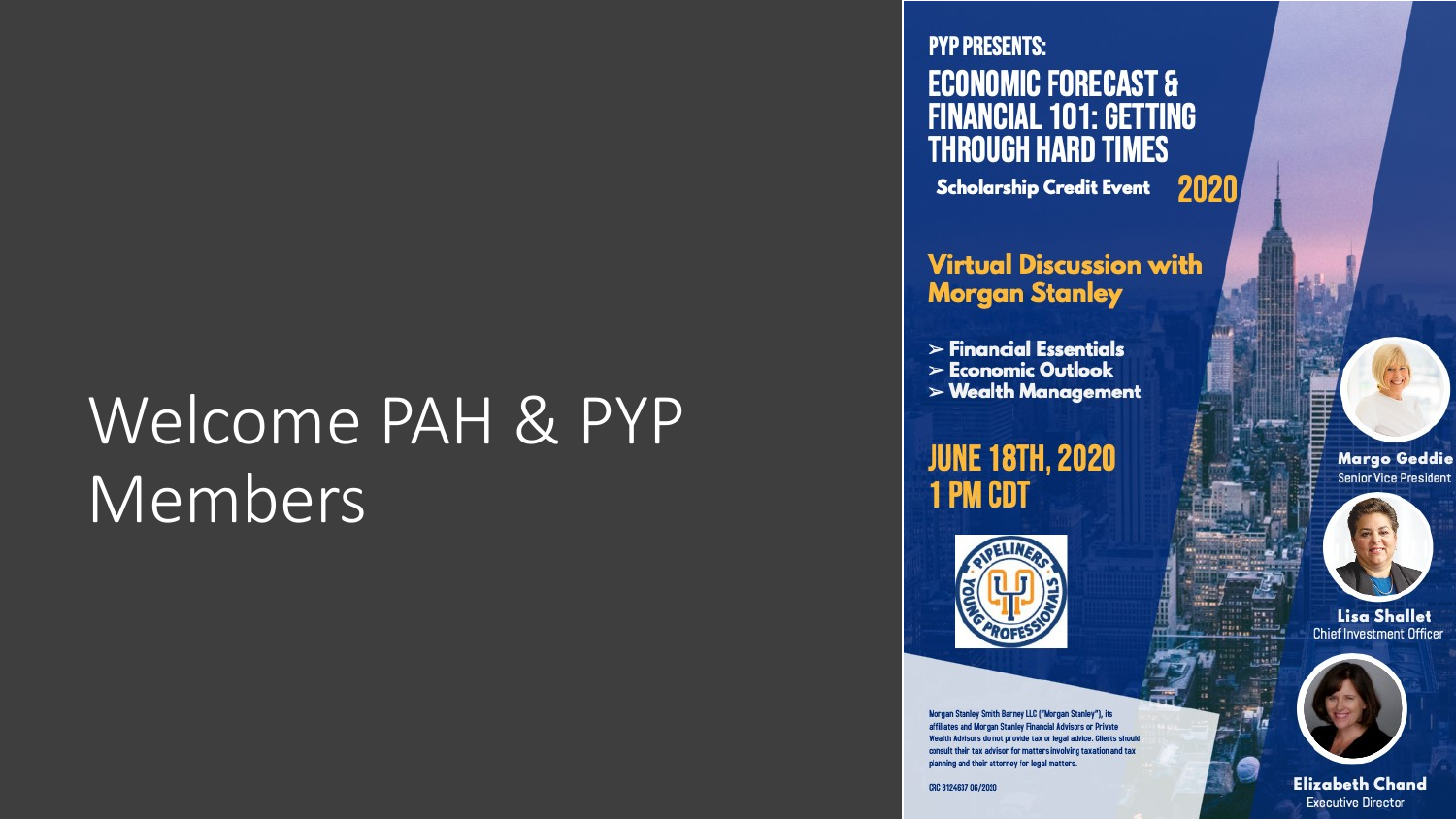# Agenda

| <b>Topic</b>                      | <b>Speaker</b>                                                                  | Duration,<br>min | Start,<br><b>CDT</b> | Stop,<br><b>CDT</b> |
|-----------------------------------|---------------------------------------------------------------------------------|------------------|----------------------|---------------------|
| Opening & Introductions           | <b>Claira Crane, President PYP</b>                                              | 5                | 13:00                | 13:05               |
| Current Financial Landscape + Q&A | Lisa Shalett, CIO Morgan Stanley Wealth Management                              | 25               | 13:05                | 13:30               |
| Finance 101                       | Margo Geddie, Senior VP Morgan Stanley Wealth Management                        | 10               | 13:30                | 13:40               |
| <b>Estate Planning</b>            | <b>Elizabeth Chand, Executive Director, Morgan Stanley Wealth</b><br>Management | 10               | 13:40                | 13:50               |
| <b>General Q&amp;A</b>            | Open                                                                            | 10               | 13:50                | 14:00               |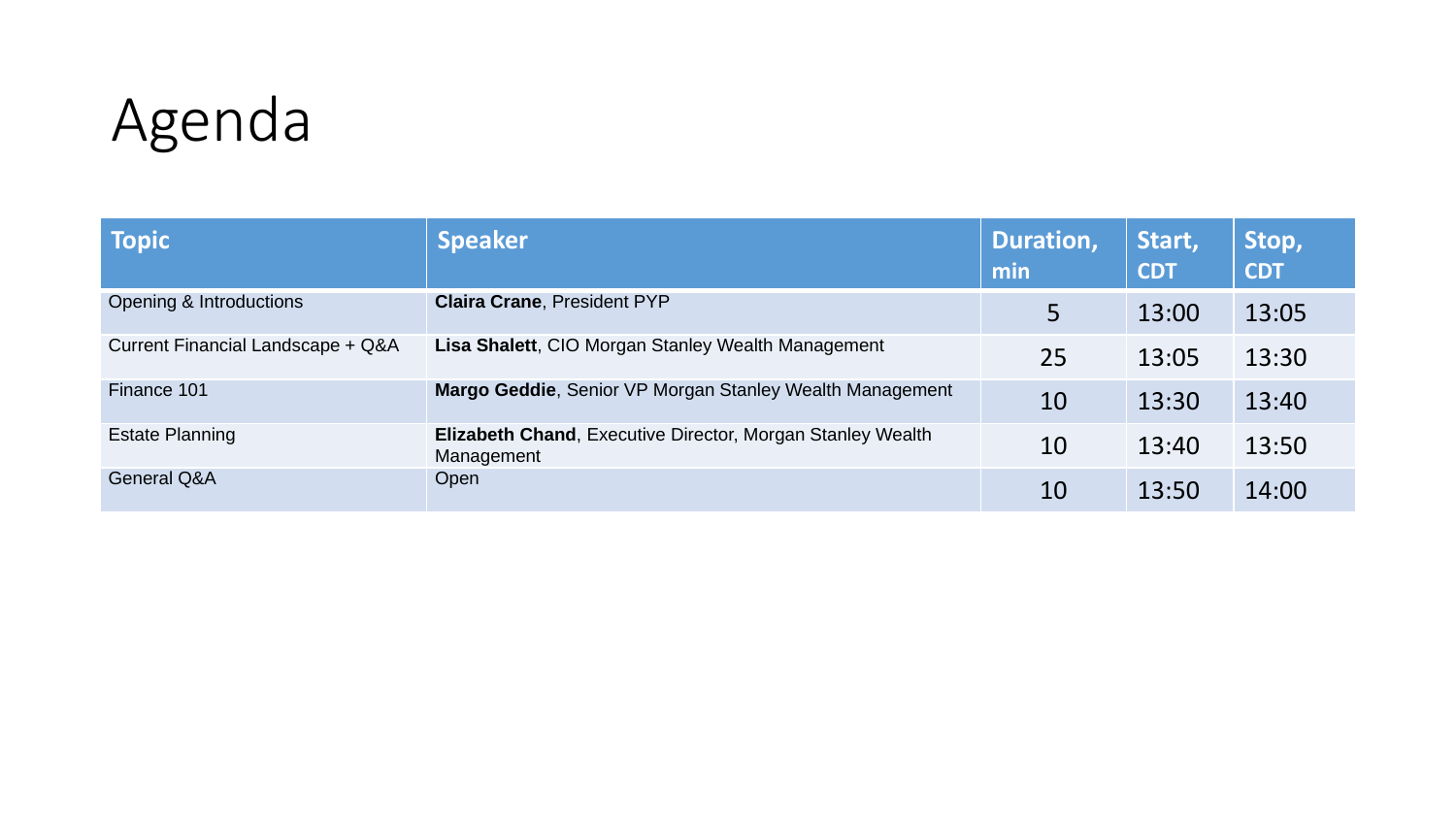Morgan Stanley

# **The Path to Financial Wellness**

NOT ALL PRODUCTS ARE AVAILABLE IN ALL PRODUCTS ARE AVAILABLE IN ALL JURISDICTIONS OR COUNTRIES.

**Margo Geddie, Certified Financial Planner, CIMA** *Financial Advisor and Senior Vice President- Wealth Management Family Wealth Director Senior Investment Management Consultant Morgan Stanley Wealth Management*

*2800 Post Oak Blvd. Houston, TX 77056 713-966-6819*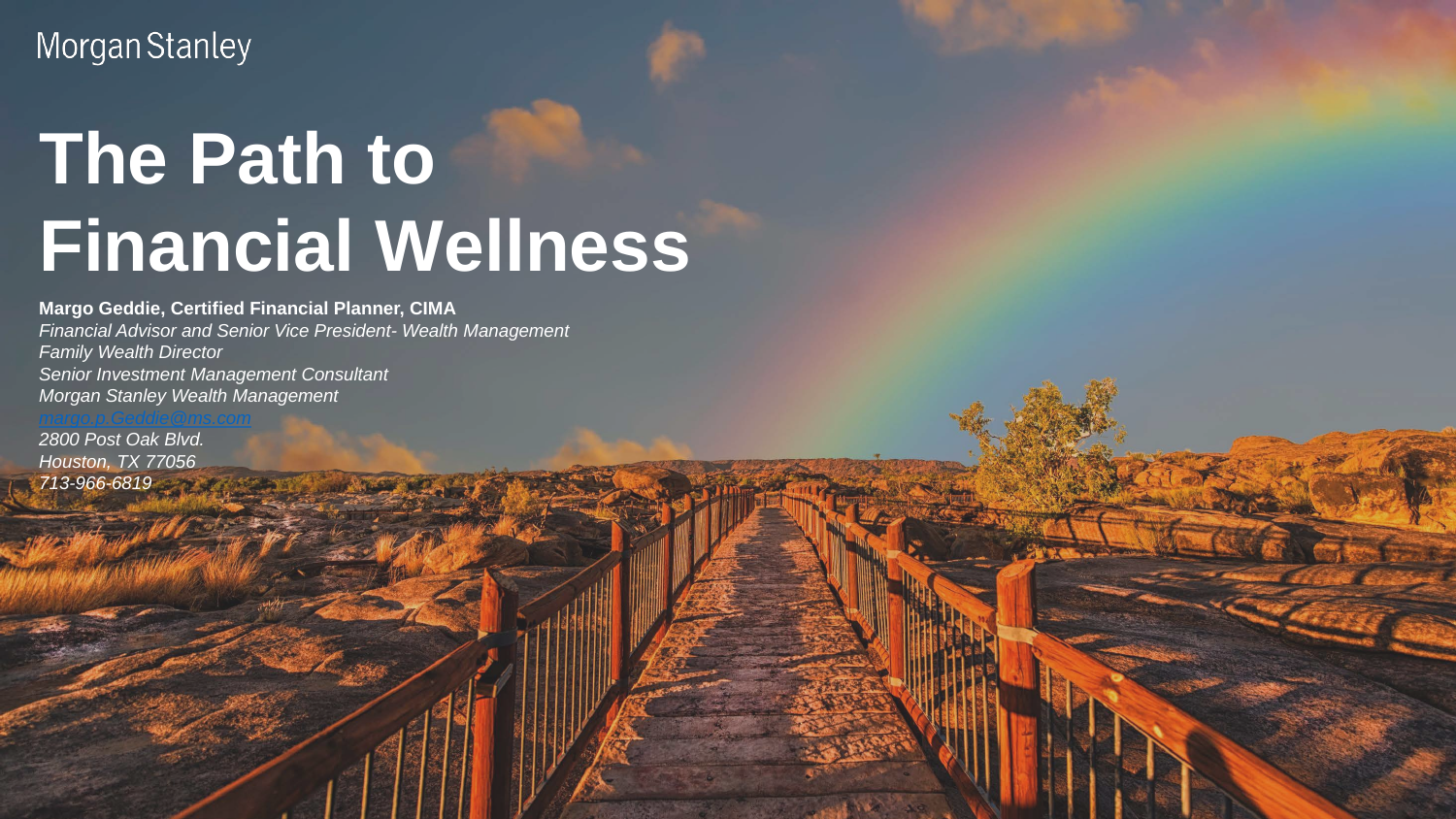# Understanding your situation is the first step



**Don't forget to plan for annual or semi-annual expenses like holiday or birthday gifts, wedding season, property tax payments, etc.**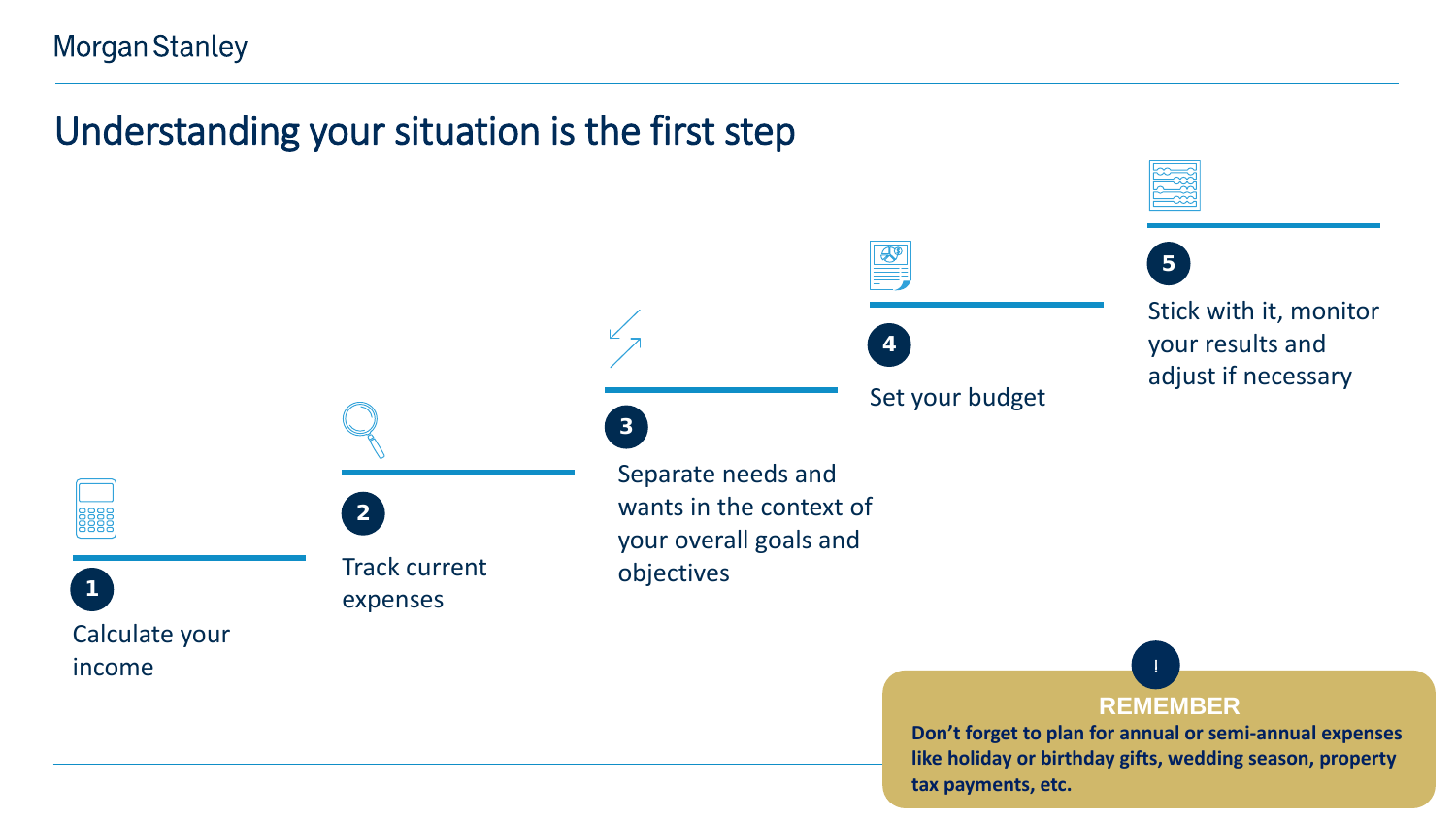**Morgan Stanley** 

Categorizing your expenses

## **The 50/30/20 Budget Rule**

**50% Needs**

Bills you must pay and are the things necessary for survival.

Examples include rent/mortgage, groceries, insurance, health care, utilities.



**Wants**

Things you spend money on that are not absolutely essential.

Examples include dining out, entertainment subscriptions, vacation, expensive gadgets.

**20%**

#### **Savings & Investments**

Examples include saving for emergency fund, retirement savings, debt repayment.

#### **TIP: BUDGET TO ZERO**

!

**Give every dollar a name, meaning all your income has a place in your budget. If there's still money left after you've entered all those expenses, put it toward a money goal, like paying off debt.**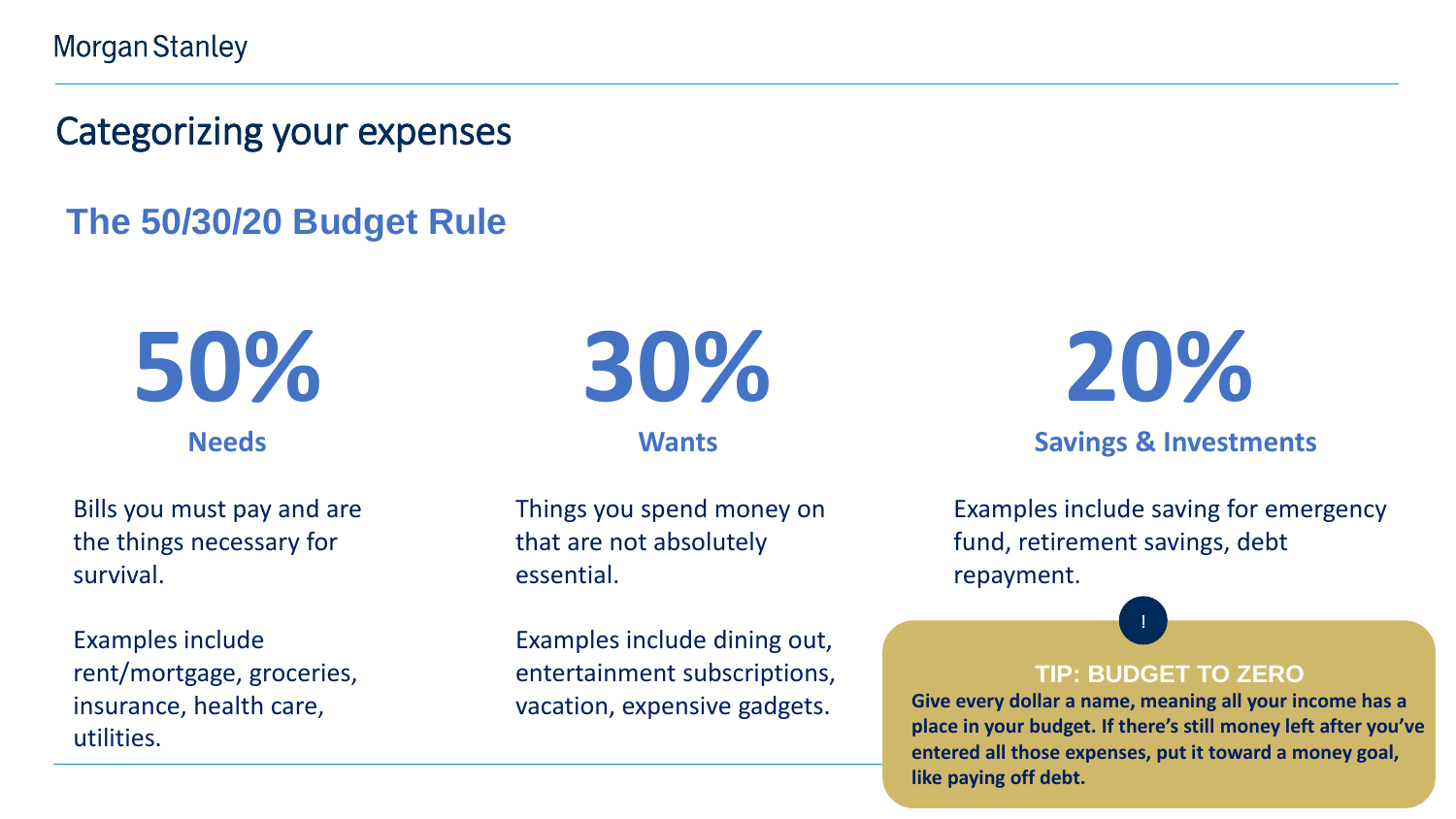# **Be sure you have an emergency fund**

**No matter how well you plan, stuff happens. It is best practice to have funds available to cover 3 - 6 months of expenses**

**There are five types of financial emergencies1**

Hint: A wedding or a fun vacation isn't one of them.

If you can't afford it, it's ok to say no.

### Dip into your emergency savings account if you encounter:



Unemployment Medical Emergency Car Trouble







Home Expenses Travel to a Funeral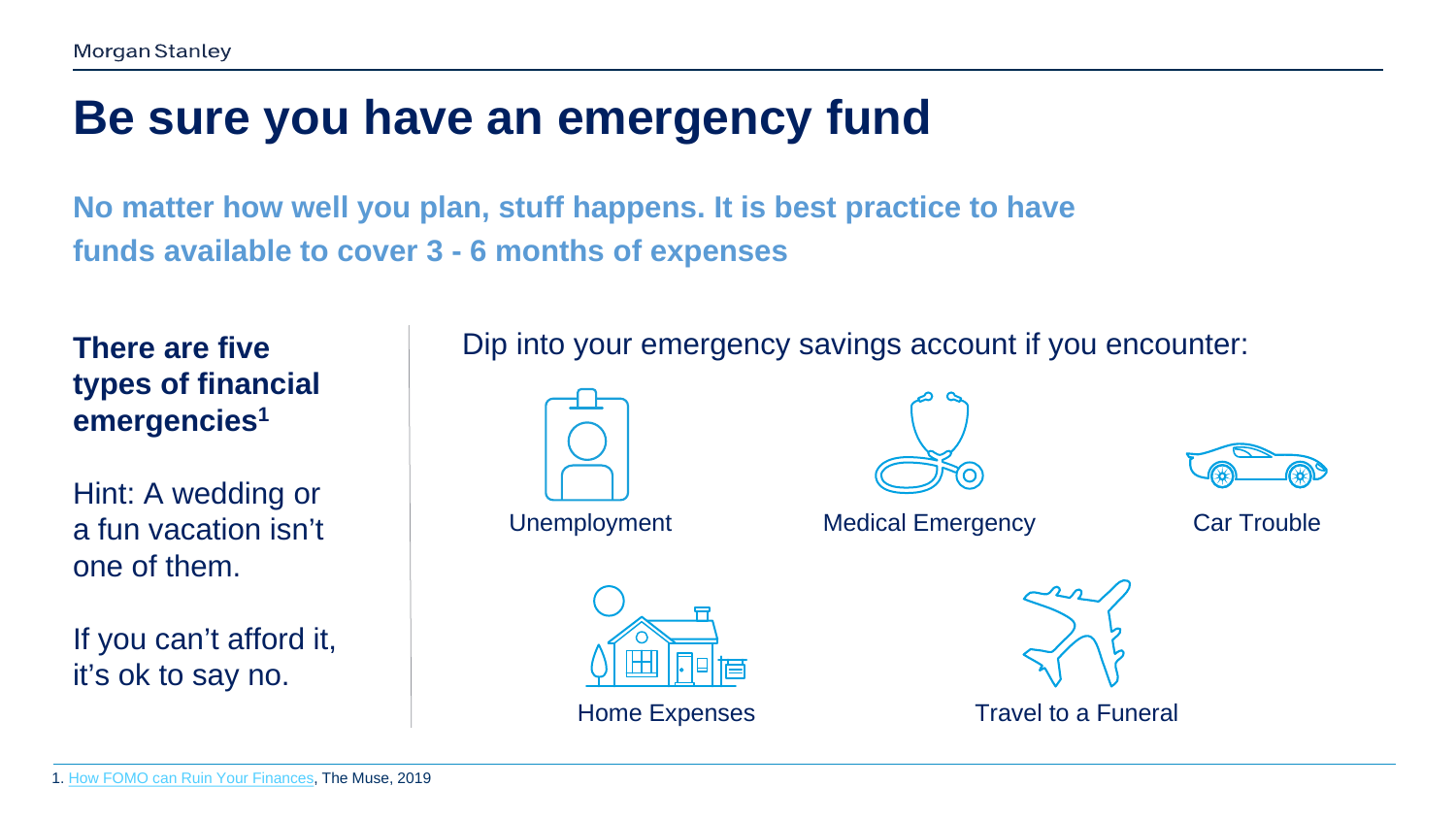# **Common savings goals**



**EMERGENCY FUND**

**SHORT TERM PURCHASES**

Any goal can be derailed by an emergency. Having an emergency fund with up to 6 months of living expenses for a cushion can help you stay on track for more meaningful things.

Saving to buy a car or going on a vacation. Short term goal savings should be liquid and easy to access when you need it.



**HOME PURCHASE**

You may need a down payment and closing costs, not to mention all the fees that come with home purchase – make sure you have smart projections of the initial outlay needed.



Whether you're funding educational expenses for your child or yourself, you can save via a 529 account to take advantage of tax benefits.



**EDUCATION RETIREMENT**

Life moves pretty fast, retirement will be here before you know it. There are many ways to save for retirement, 401(k)s and IRAs are the most common.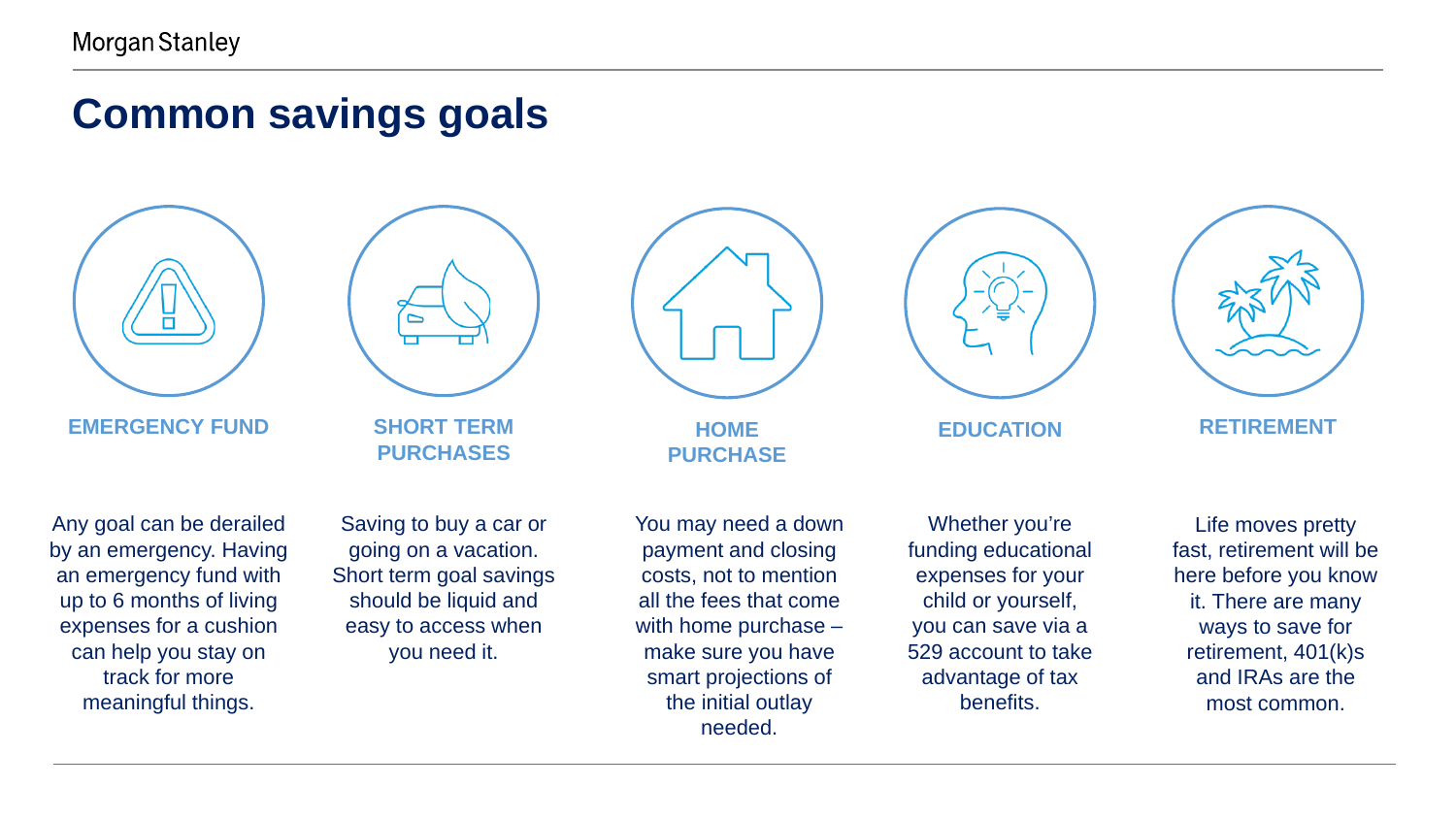# **Saving toward a goal or multiple goals**

**Prioritize your savings goals based on key factors:** 

- **Time horizon – short, medium and long term goals**
- **How much money you need to achieve the goal**
- **Priority level**

**Savings Calculation**

**Amount you need to save / time horizon = amount to save per month**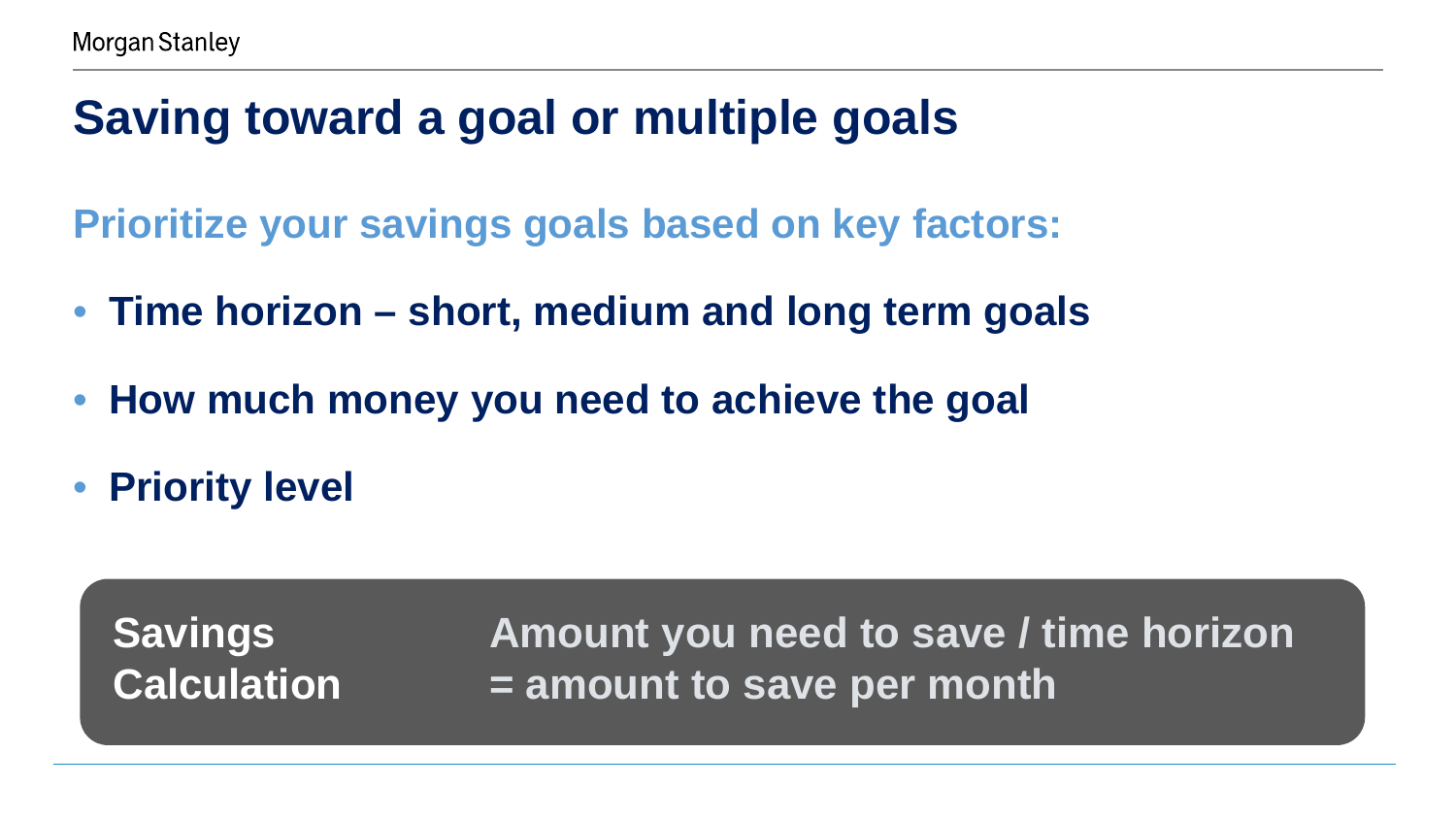# **Savings timeframes**

**SHORT TERM GOAL 1-3 years**

#### Examples:

Saving for a vacation, car, or building emergency fund

#### Best practice:

Keep your money towards these goals liquid so you can access the cash when needed.

Common investment options: Savings account, CD

### **MEDIUM TERM GOAL 4-20 years**

#### Examples:

Saving for a wedding, home purchase, child's education

#### Best practice:

Take advantage of specialized investment vehicles. Keep an eye on how much investment risk you take.

Common investment options: 529, savings, stock market

**LONG TERM GOAL 20+ years**

#### Examples: Saving for retirement

#### Best practice:

Build and reassess your plan every few years to ensure you're on track to your goal

Common investment options: IRAs, 401(k)s, stock market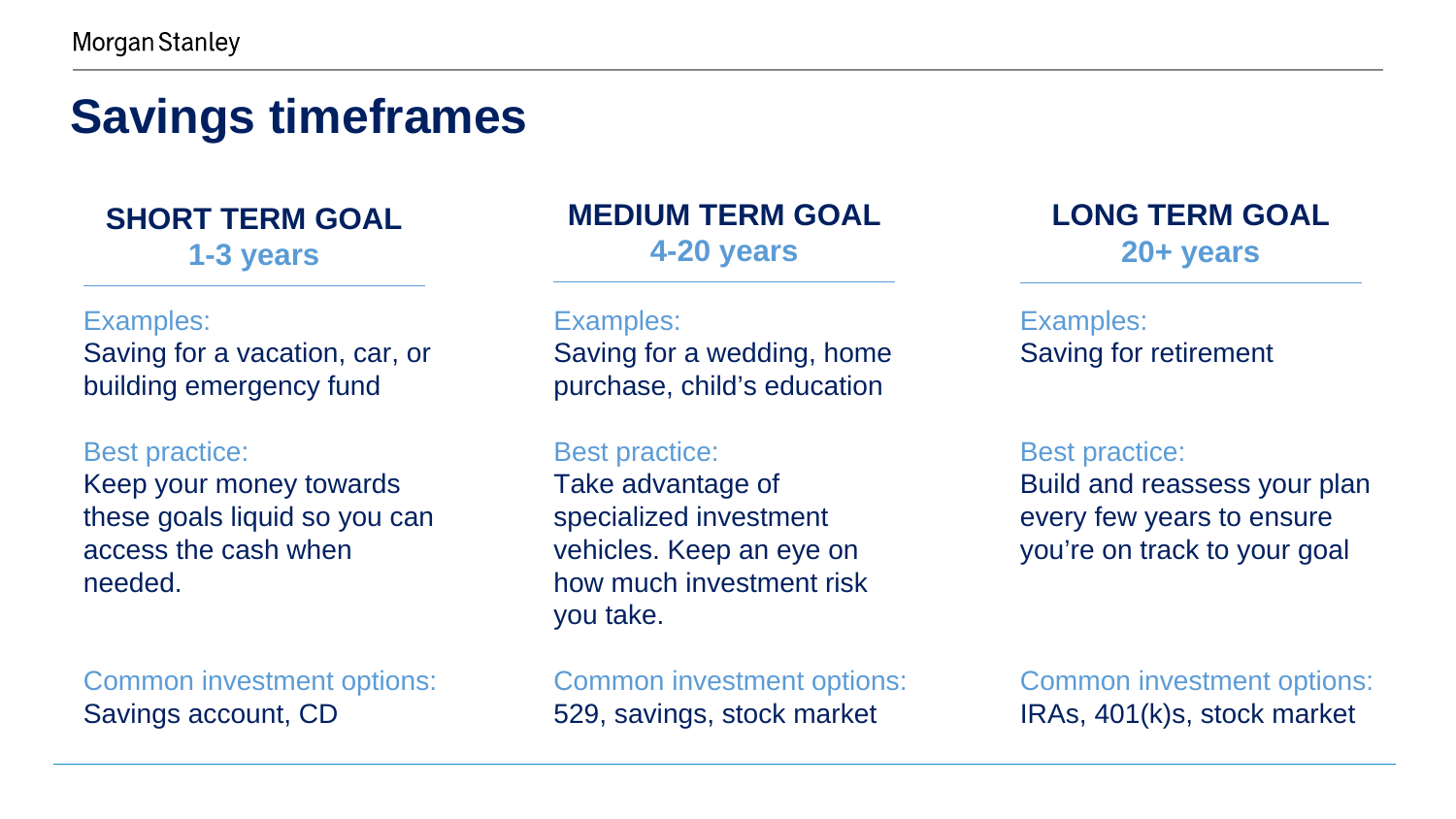# **Questions to consider for retirement**

**We all have a different vision about what retirement should look like, but everyone benefits from having a sense of what they are working towards**

You can borrow money to fund an education, to buy a home or to start a business.

Retirement is the one life event you can't borrow to fund.

Saving early is key to setting yourself up for a secure retirement

- When do you want to retire? How do you start saving for
- How much income will you need in retirement?
- How do I calculate how long I might live?
- Who do you need to consider or care for? Partner? Kids? Parents?
- retirement?
- Will you work part time or enjoy a life of leisure?
- Do you wish to leave an inheritance?
- What is your ideal living situation in retirement?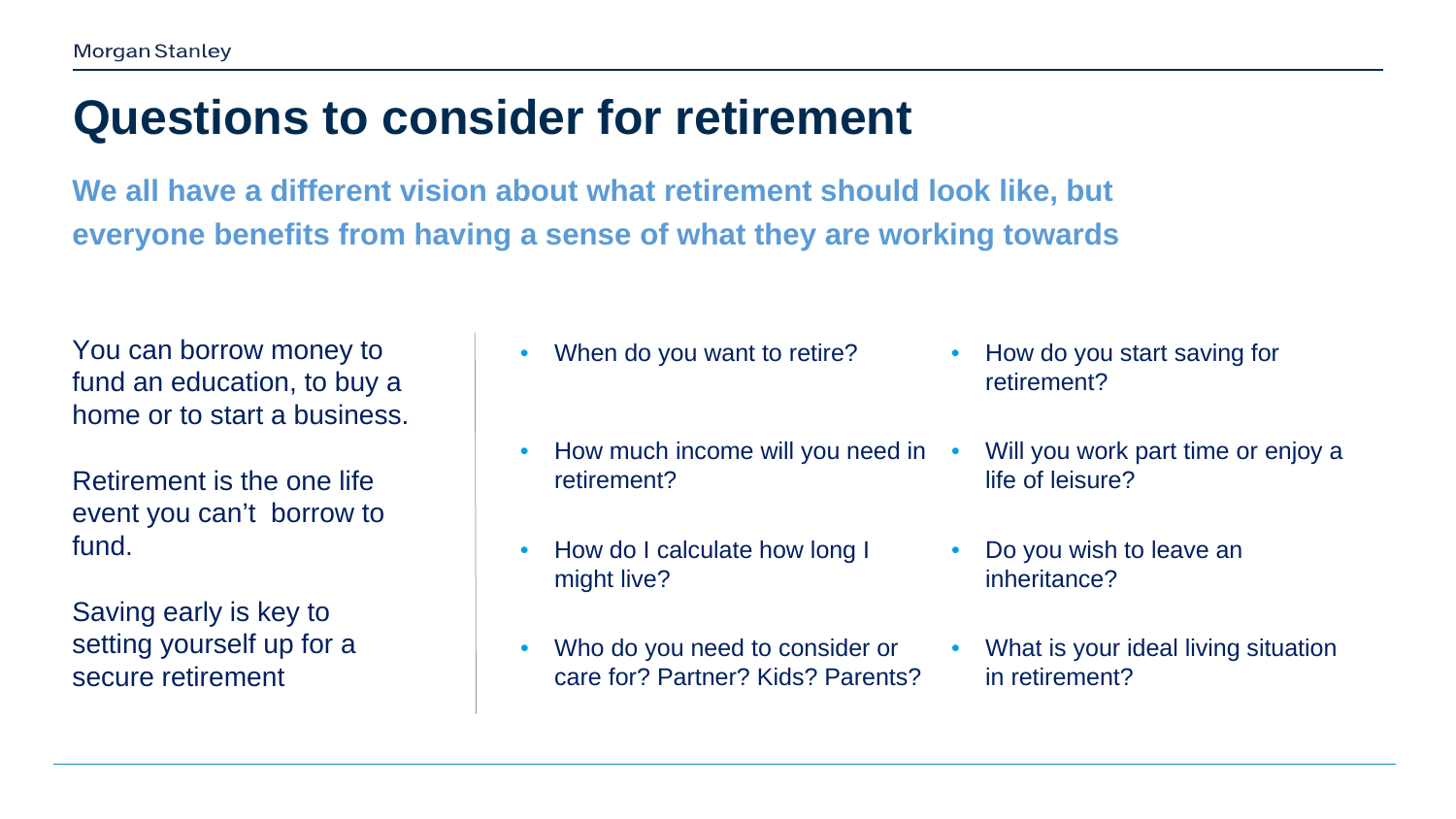# **Start saving early: time is money**

**The power of investment returns over similar time horizons can yield dramatically different results**



**HYPOTHETICAL ILLUSTRATION. NOT REPRESENTATIVE OF ANY SPECIFIC INVESTMENT. Morgan Stanley Wealth Management GIC.**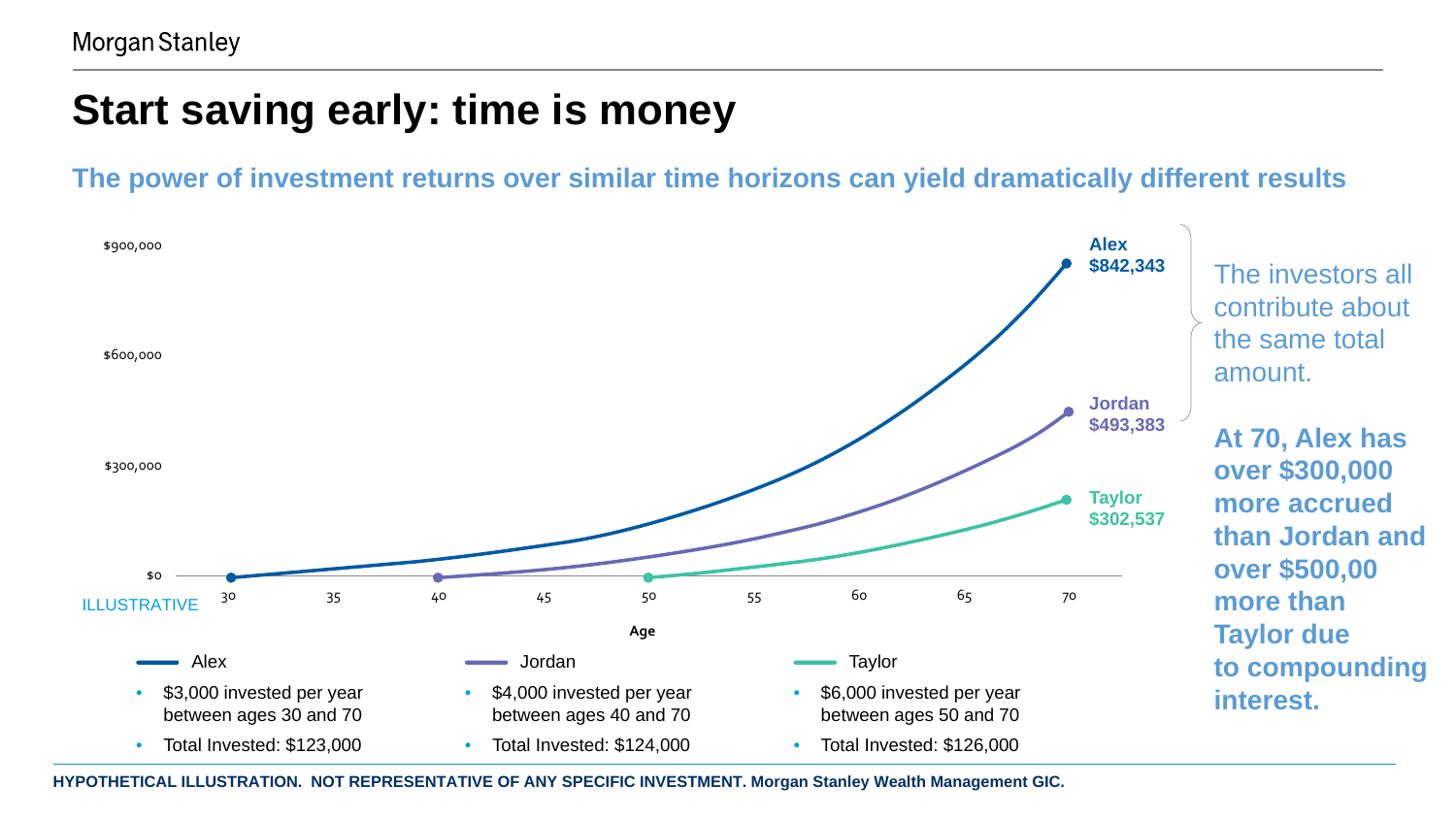# **Helpers on your Journey**

#### **Tax Professional**

- Prepares and files your tax return(s)
- Identifies applicable deductions
- Provides strategic advice on how to potentially lower your tax burden

#### **Attorney**

- Drafts or revises important documents like Wills, Estate Plans, Trusts, and Prenuptial **Agreements**
- Negotiates real estate contracts and divorce settlements
- Represents you in court, arbitration, or other legal hearings

#### **Financial Professional**

- Provides investment advice
- Buys or sells securities on your behalf and/or provides you recommendations
- Recommends strategies to pay off your debt and/or save for education or retirement

00 | 000 |

10001 | 0001 | 0001 | 0001 | 0001 | 000

 $|000|$ 

-99

 $|00|$ 

• Provides estate planning and insurance planning support

00 | 000 |

 $\overline{\phantom{a}}$ 

M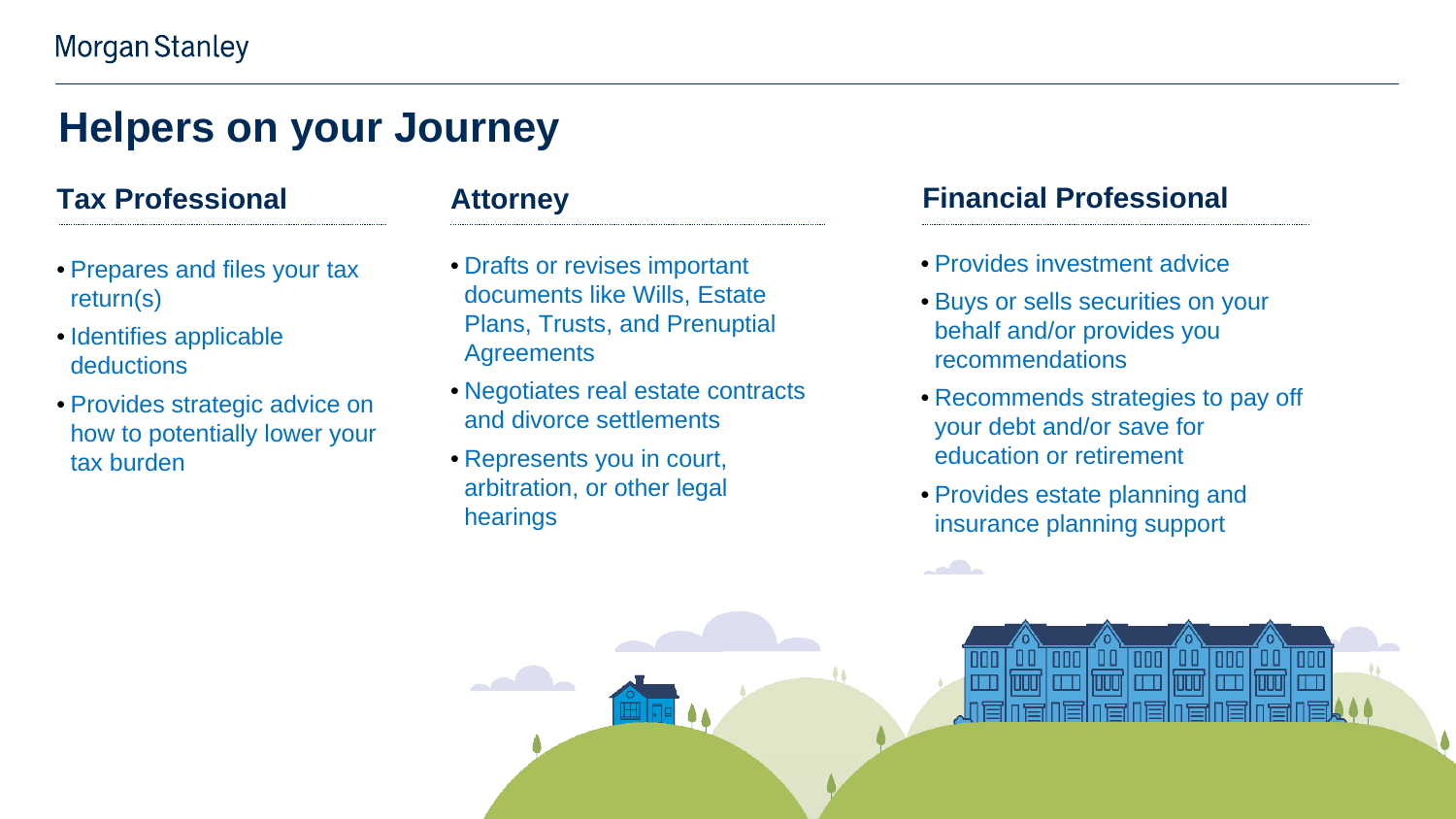# **For a free consultation with an Advisor, please reach out to margo.p.Geddie@ms.com**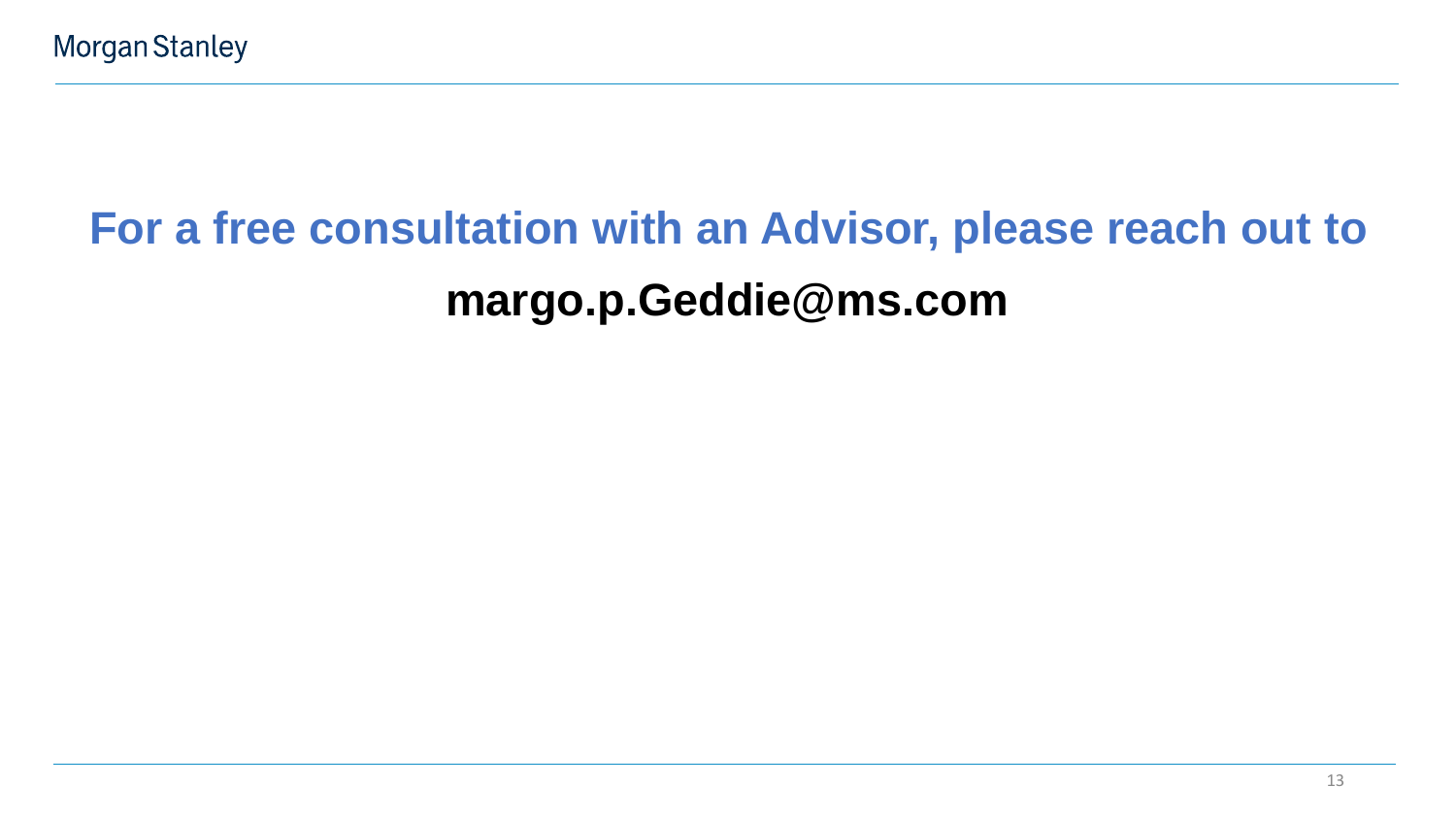## **Disclosures:**

**NOT ALL PRODUCTS AND SERVICES ARE AVAILABLE IN ALL JURISDICTIONS OR COUNTRIES.**

Tax laws are complex and subject to change. Morgan Stanley Smith Barney LLC ("Morgan Stanley"), its affiliates and Morgan Stanley Financial Advisors and Private Wealth Advisors do not provide tax or legal advice and are not "fiduciaries" (under ERISA, the Internal Revenue Code or otherwise) with respect to the services or activities described herein except as otherwise provided in writing by Morgan Stanley and/or as described at www.morganstanley.com/disclosures/dol . Individuals are encouraged to consult their tax and legal advisors (a) before establishing a retirement plan or account, and (b) regarding any potential tax, ERISA and related consequences of any investments made under such plan or account.

Morgan Stanley Smith Barney LLC recommends that investors independently evaluate particular strategies and/or investments, and encourages investors to seek the advice of a Financial Advisor. The appropriateness of a particular strategy and/or investment will depend upon an investor's individual circumstances and objectives. This material is provided for informational purposes only and is not intended as an offer or solicitation with respect to the purchase or sale of any security or other financial instrument or to participate in any trading strategy.

**The 529 Plan Program Disclosure contains more information on investment options, risk factors, fees and expenses, and potential tax consequences. Investors can obtain a 529 Plan Program Disclosure from their Financial Advisor and should read it carefully before investing.**

Hypothetical results are for illustrative purposes only and are not intended to represent future performance of any particular investment. Your actual results may differ. The principal value and investment return of an investment will fluctuate with changes in market conditions, may be worth more or less then original cost. Taxes may be due upon withdrawal.

Certain content on Morgan Stanley Financial Wellness Portal including, but not limited to, calculators is being provided to Morgan Stanley Smith Barney LLC ("Morgan Stanley") pursuant to an agreement with Financial Fitness Group ("FFG"). That content and materials on the Portal have been prepared for educational purposes only and do not constitute either a recommendation or a solicitation by Morgan Stanley and its employees to purchase or sell any investment or strategy. The calculators are hypothetical and are for illustrative and informational purposes only and do not represent the return on any investment. Actual results may vary.

The value of CDs in the secondary market will fluctuate and, upon a sale, may be worth more or less than their original cost or maturity value.

Insurance products are offered in conjunction with Morgan Stanley Smith Barney LLC's licensed insurance agency affiliates.

Morgan Stanley Smith Barney LLC does not accept appointments nor will it act as a trustee but it will provide access to trust services through an appropriate third-party corporate trustee.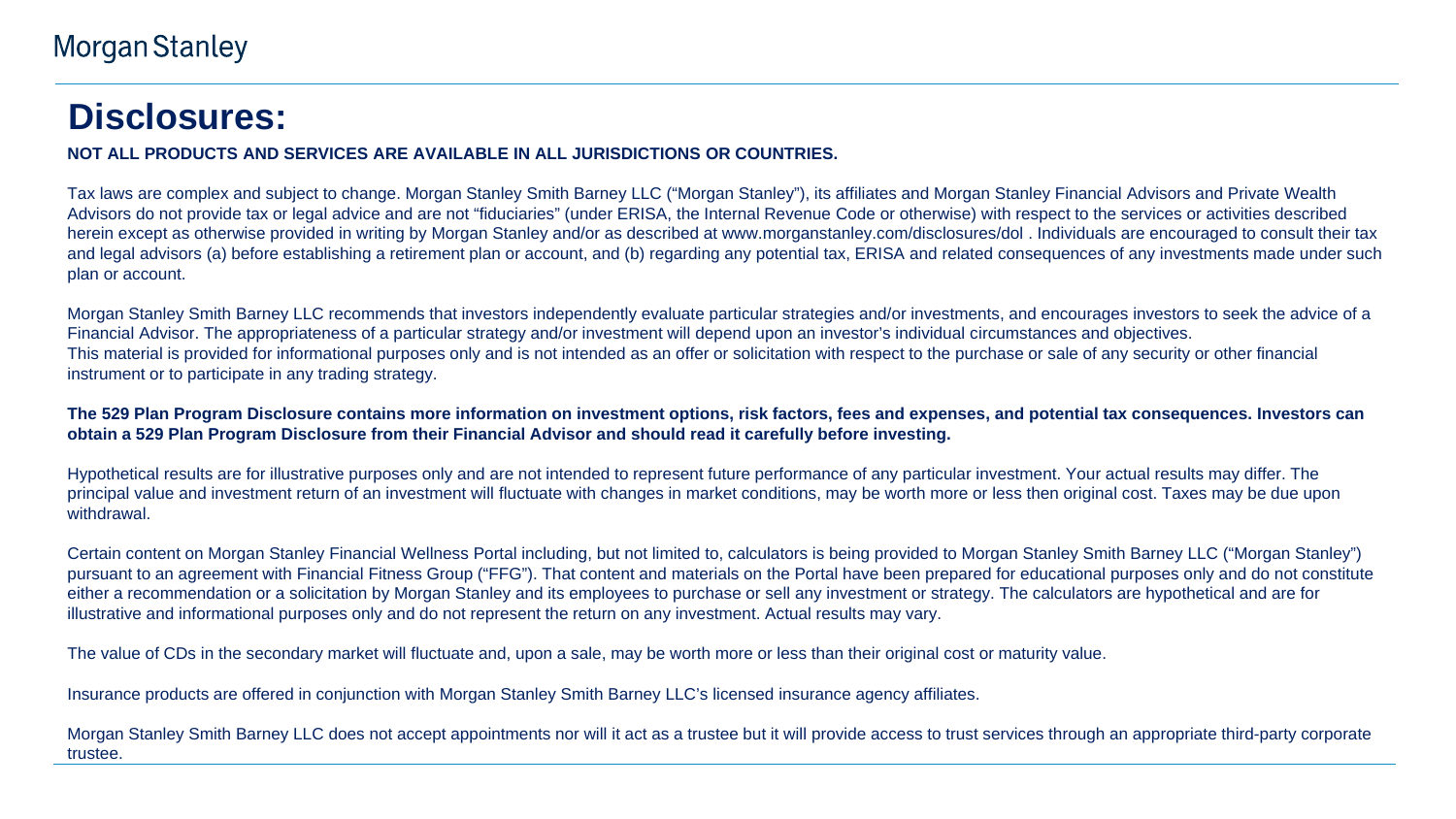# **Disclosures:**

Morgan Stanley offers a wide array of brokerage and advisory services to its clients, each of which may create a different type of relationship with different obligations to you. Please consult with your Financial Advisor to understand these differences.

Asset allocation does not assure a profit or protect again loss in declining financial markets.

Alternative investments often are speculative and include a high degree of risk. Investors could lose all or a substantial amount of their investment. Alternative investments are suitable only for eligible, long-term investors who are willing to forgo liquidity and put capital at risk for an indefinite period of time. They may be highly illiquid and can engage in leverage and other speculative practices that may increase the volatility and risk of loss. Alternative Investments typically have higher fees than traditional investments. Investors should carefully review and consider potential risks before investing.

The returns on a portfolio consisting primarily of sustainable investments may be lower or higher than a portfolio that is more diversified or where decisions are based solely on investment considerations. Because sustainability criteria exclude some investments, investors may not be able to take advantage of the same opportunities or market trends as investors that do not use such criteria.

Morgan Stanley Smith Barney LLC is a registered Broker/Dealer, Member SIPC, and not a bank. Where appropriate, Morgan Stanley Smith Barney LLC has entered into arrangements with banks and other third parties to assist in offering certain banking related products and services. **Investment, insurance and annuity products offered through Morgan Stanley Smith Barney LLC are: NOT FDIC INSURED | MAY LOSE VALUE | NOT BANK GUARANTEED | NOT A BANK DEPOSIT | NOT INSURED BY ANY FEDERAL GOVERNMENT AGENCY.**

© 2019 Morgan Stanley Smith Barney LLC. Member SIPC. CRC 31004685 06/2020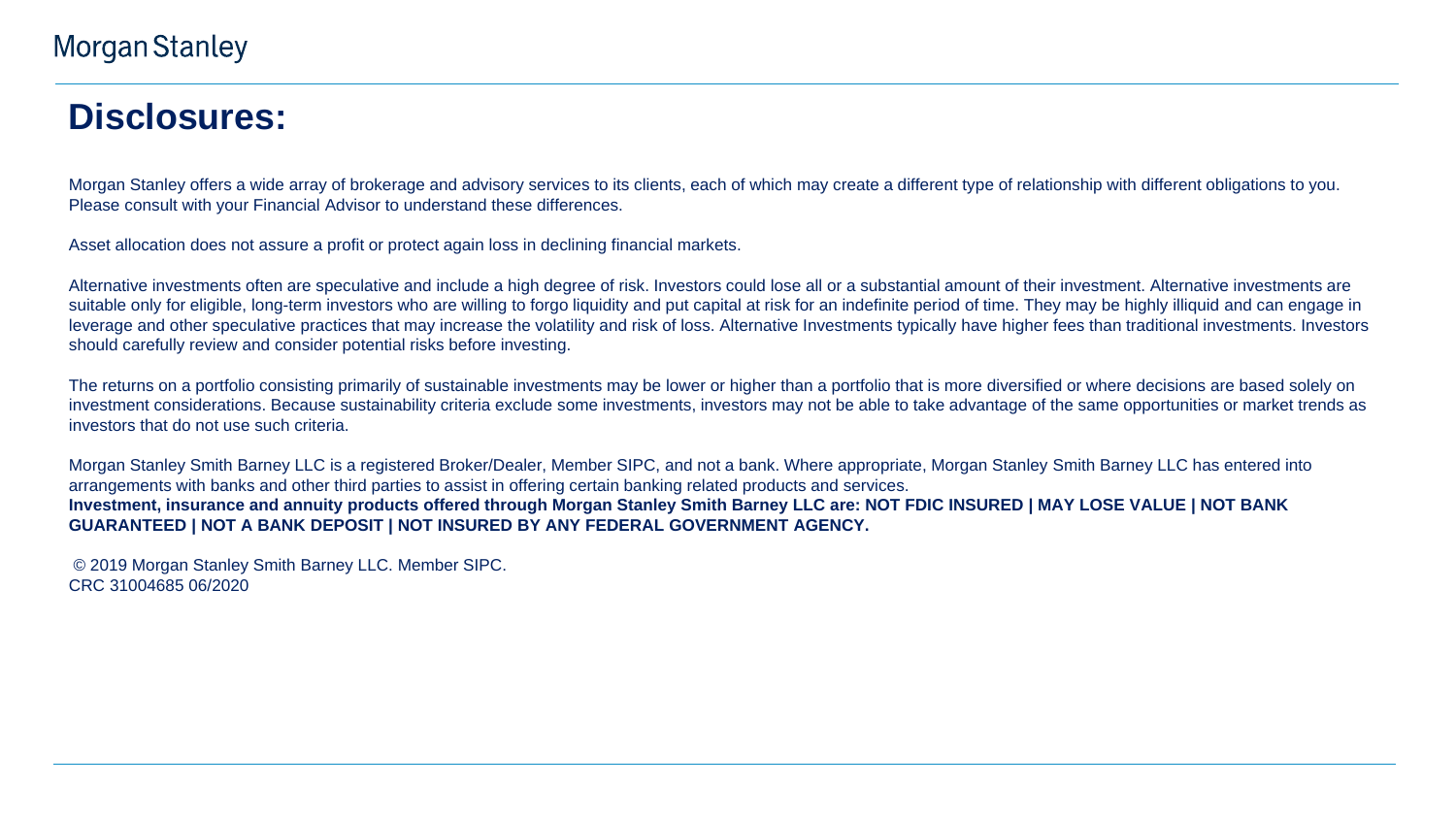



# **Estate Planning Overview**

**Wealth and Estate Planning Strategists Family Office Resources**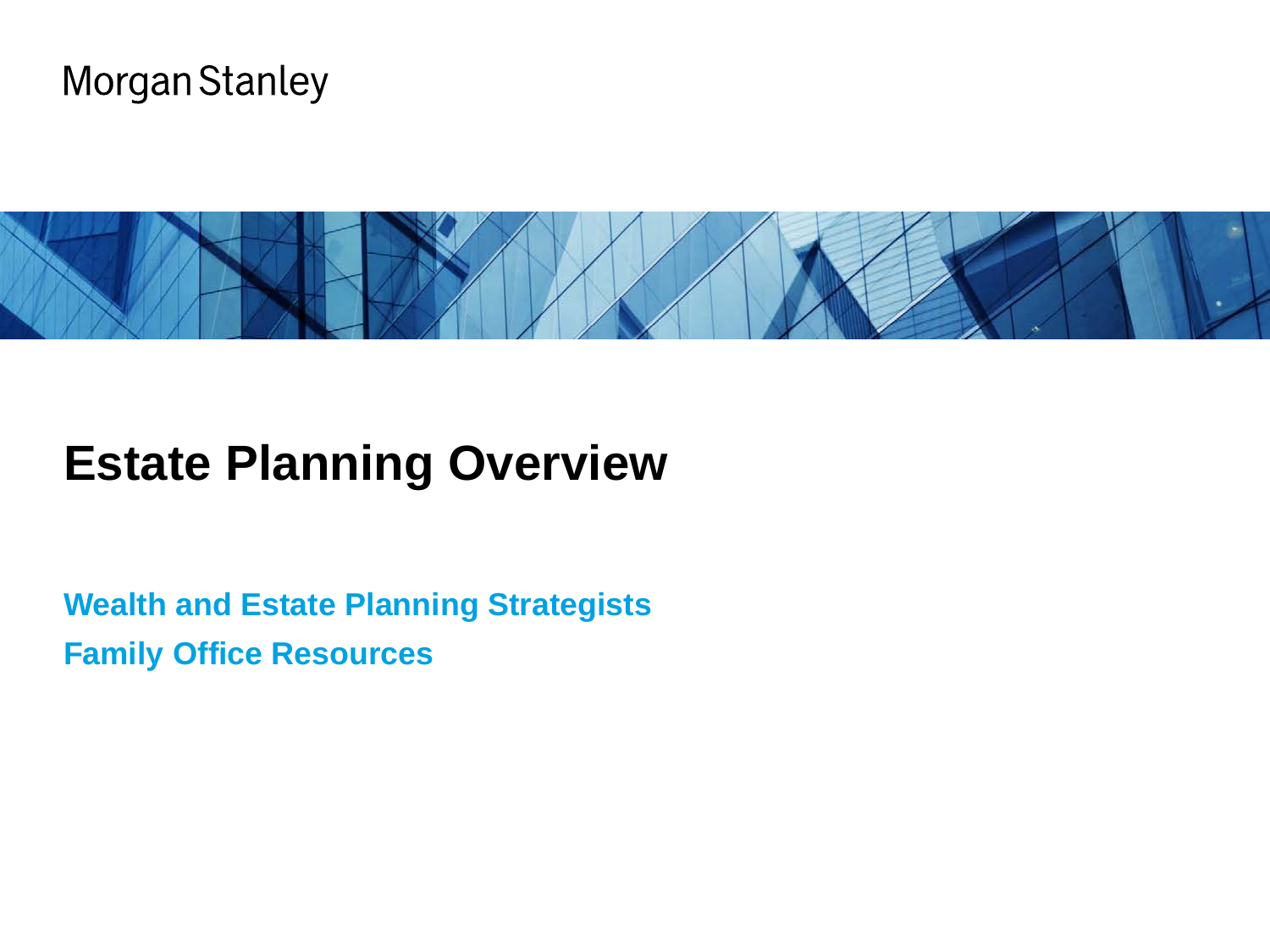#### **Morgan Stanley's Family Office Resources**

**Family Office Resources develops technical expertise, tools and networking events that enhance the ability of your Financial Advisor to serve as your Family Wealth Advisor.**

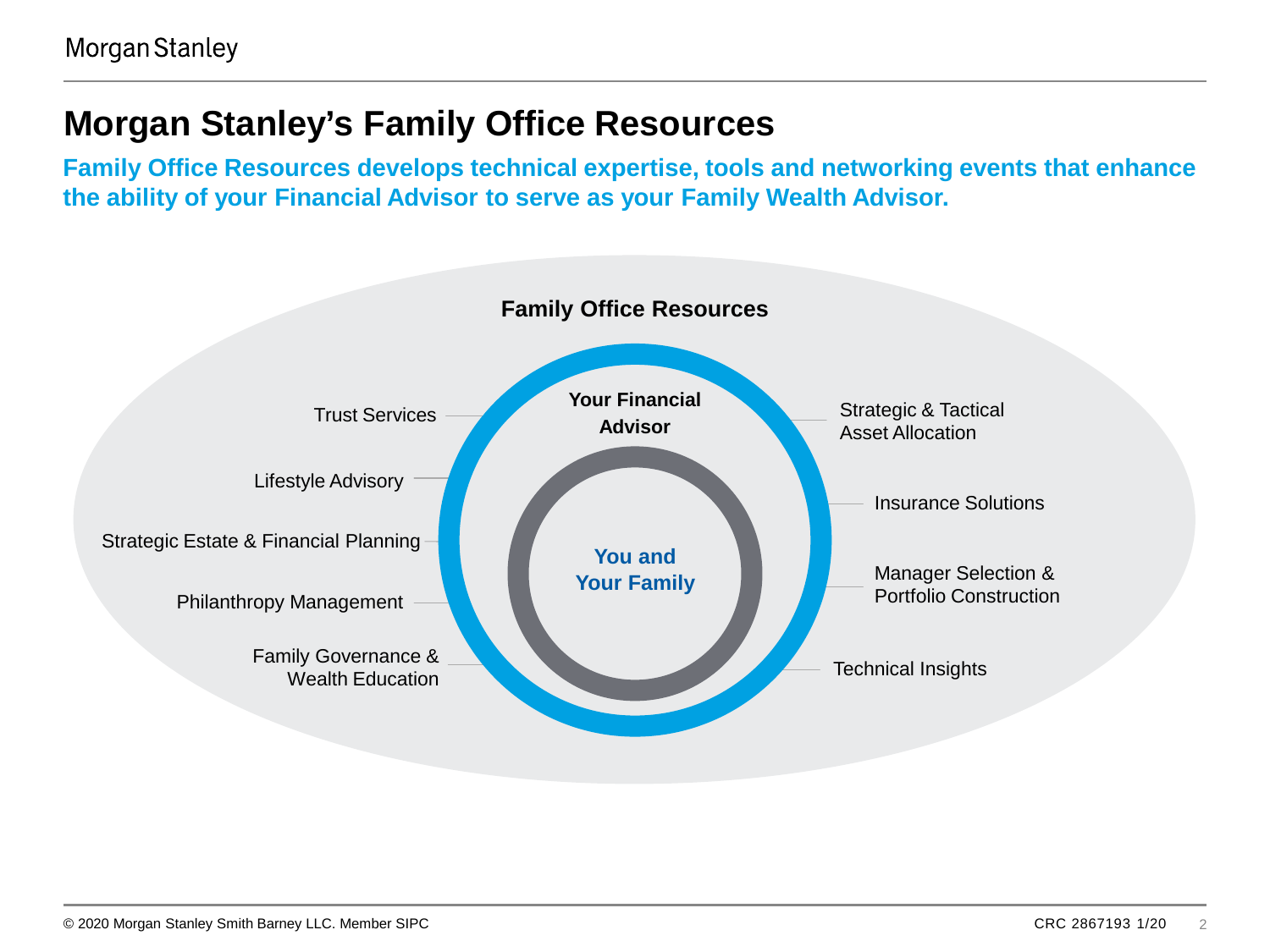### **Estate Planning**

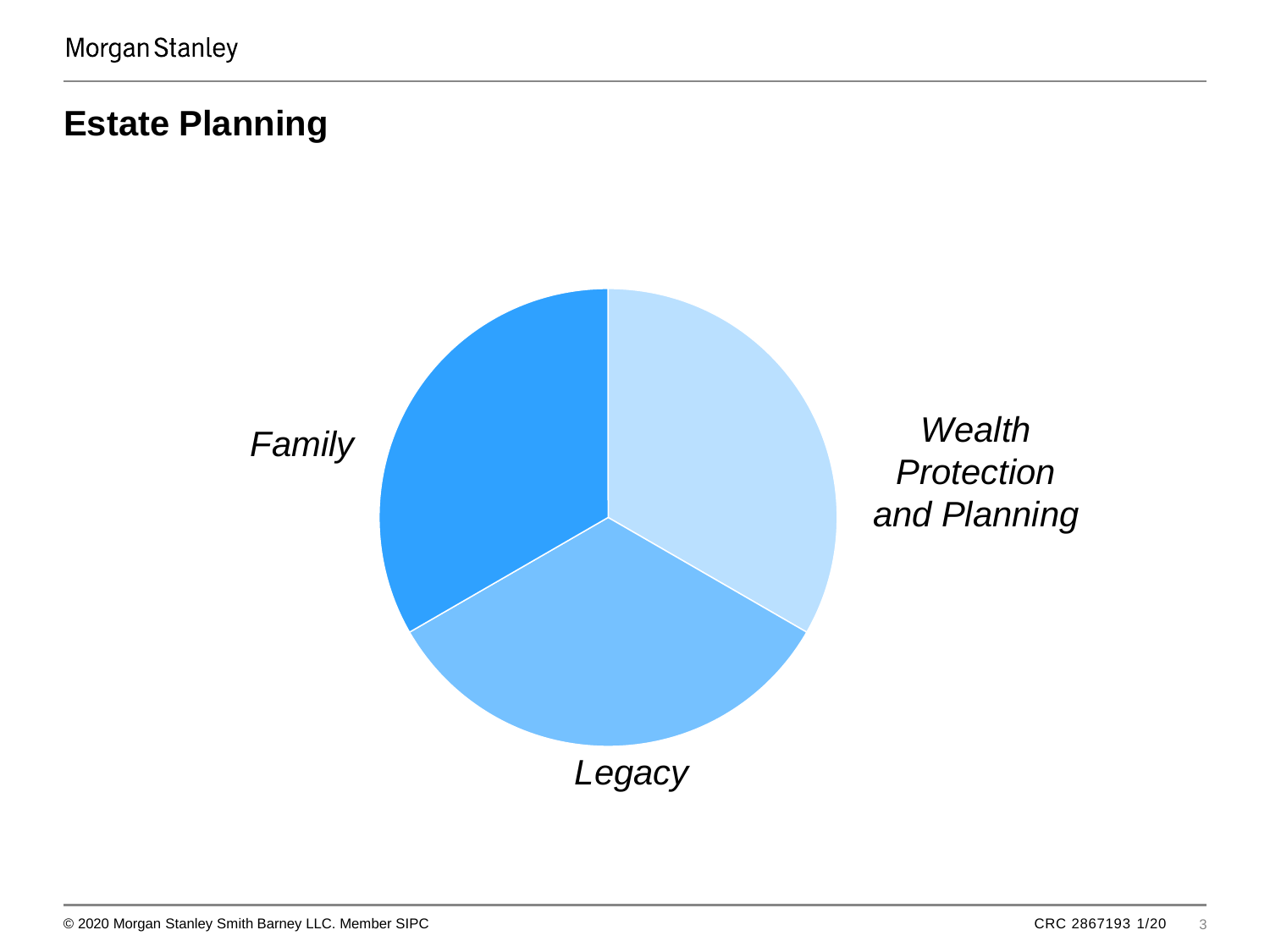### **Why do I need estate planning?**

#### At any wealth level: **How? How?**

- Guardianship of minor children
- Protect assets
- Express wishes
- Protecting children
- Protecting yourself incapacity
- Probate avoidance

- Last Will and Testament
- Revocable Trust
- Trusts for family
- Appointment of fiduciaries
- Powers of attorney and health care directives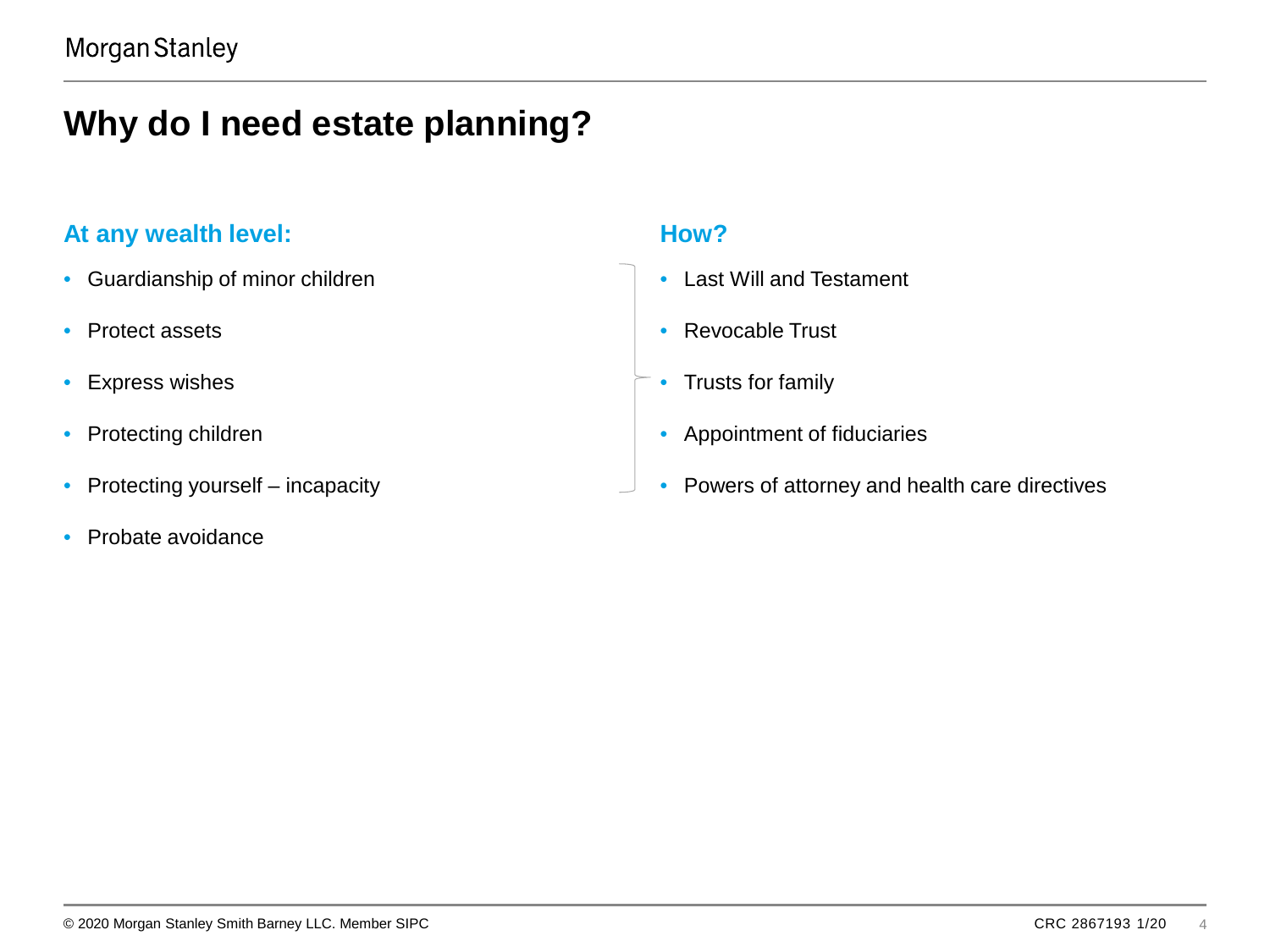#### **Transfer Tax Planning**



40% Federal Gift and Estate Tax 40% Federal Generation–Skipping Transfer Tax

Gift & Estate Tax Exemption \$**11,580,000**\* (Married **\$23.16** MM) Annual Gift Exclusion \$15,000(1)

1. Reflects the 2020 inflation adjusted federal exclusion and exemption amounts.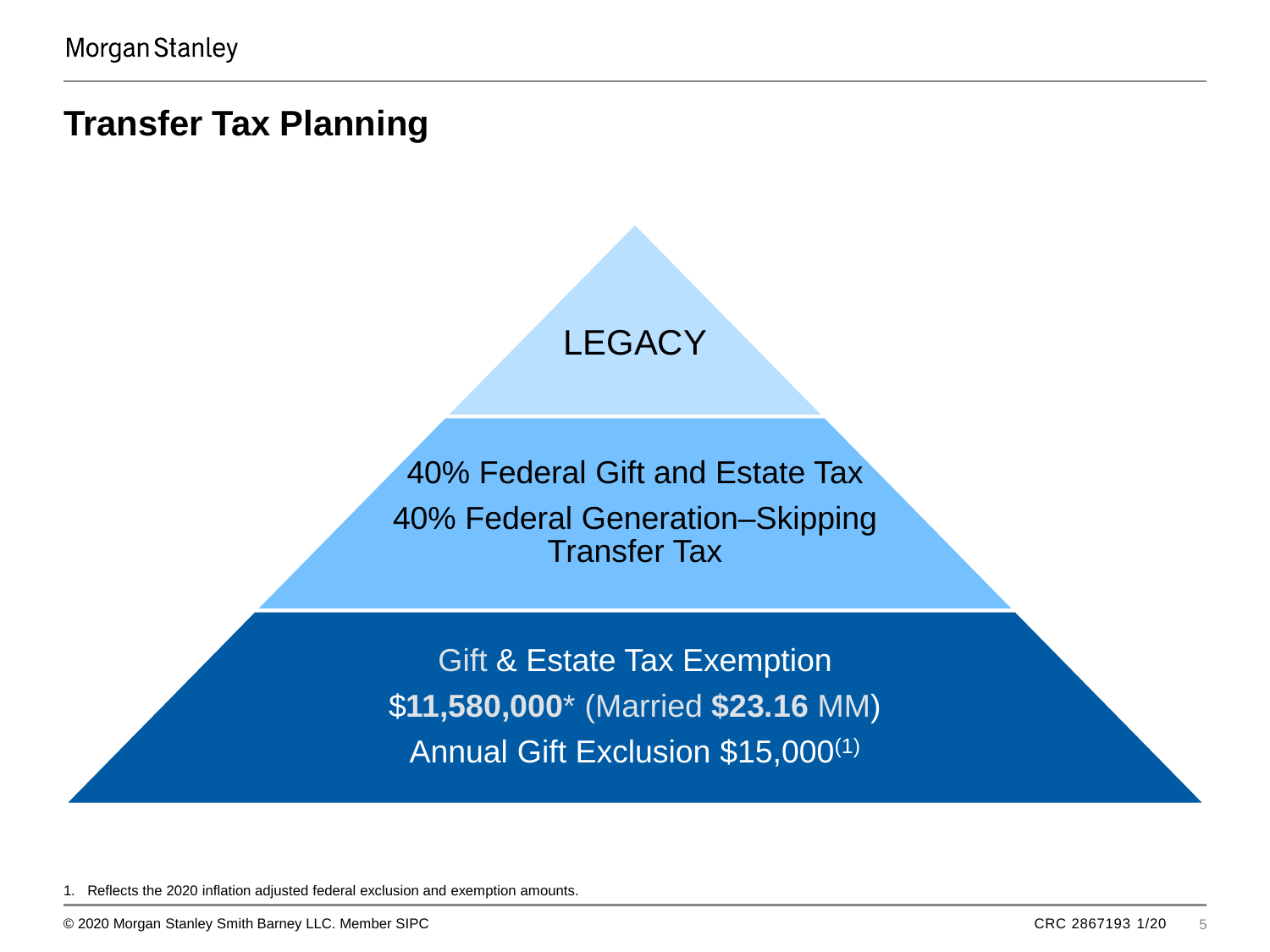#### **Transfer Tax Planning**

- Goals
	- Maximize exclusions and exemptions
	- Reduce taxable estate
	- Provide for tax efficiencies
- Strategies
	- Basic gifting
	- Leveraging exemption
	- Estate freeze techniques
	- Asset location

Morgan Stanley Smith Barney LLC. does not give legal or tax advice. Investors should consult their own legal, tax investment or other advisors, at both the onset of any transaction and on an ongoing basis to determine the laws and analyses applicable to their specific circumstances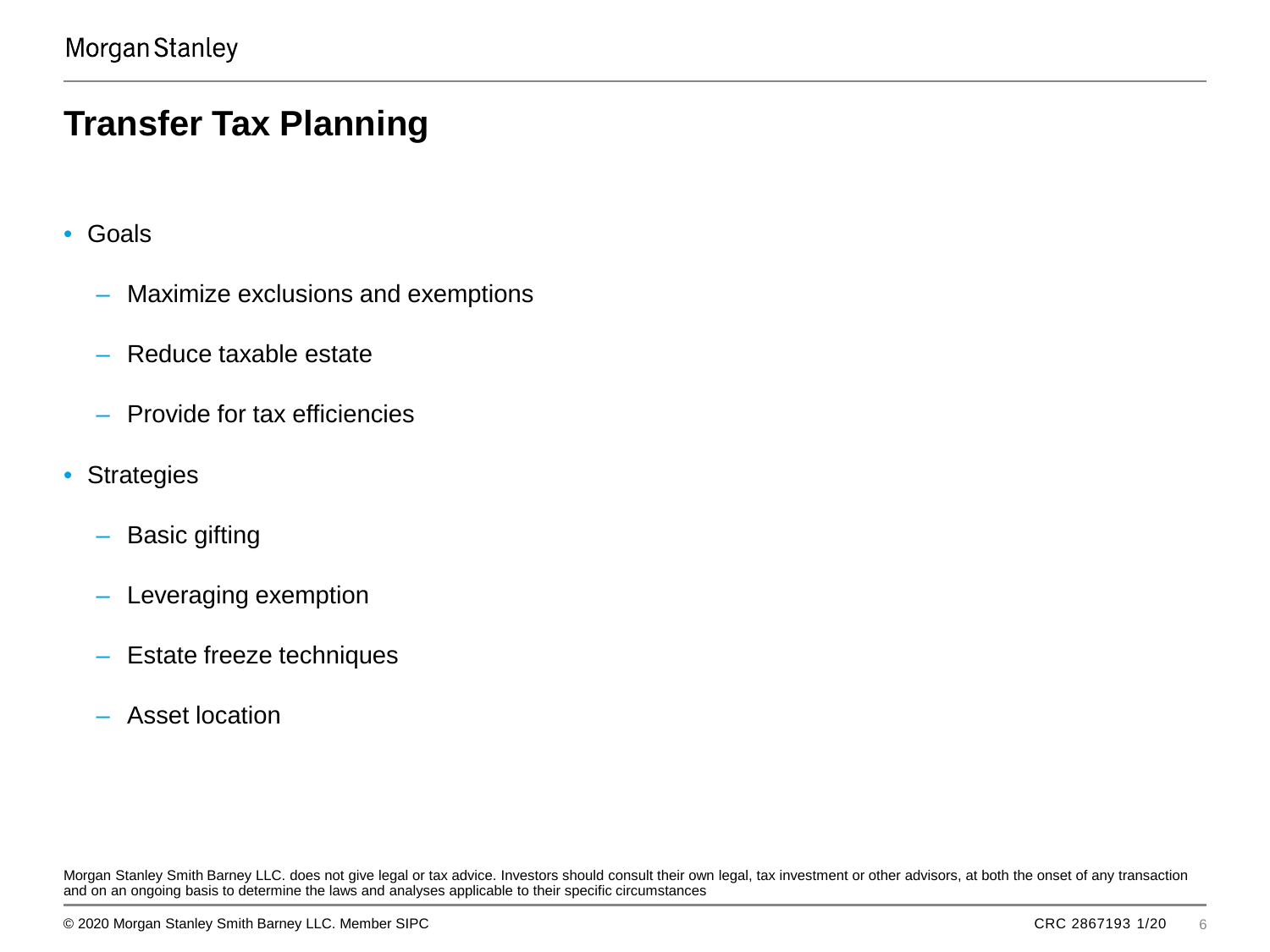### **Credit Shelter Trust (CST)**

#### *Assumptions*

| Lifetime Exemption of the First Spouse  | 11,580,000 |
|-----------------------------------------|------------|
| Lifetime Exemption of the Second Spouse |            |
| <b>Credit Shelter Amount</b>            | 11,580,000 |
| Estate Tax %                            | 40%        |
| Annual Investment Net Return            | 4%         |

The following is an illustration of a **\$11.58MM** credit shelter trust funded upon the death of the first spouse. The credit shelter trust is not subject to estate tax on the death of the surviving spouse.



Please see Important Disclosures at the end of the presentation.

NOTE: The strategies set forth herein are shown for educational purposes only, are not tailored to any specific client, and do not constitute a recommendation to employ any strategy identified. To that end, they do not capture all possible outcomes but are based on limited set of assumptions. If the assumptions upon which they are based are not realized, the efficacy of the strategy may be materially different from that which is reflected in the illustration. Additionally, the current government is suggesting changes to the estate tax laws which if ultimately enacted could materially change the efficacy of the strategies described herein. Accordingly, clients must consult their tax advisor when considering the utility and appropriateness of any strategies identified herein. Please see the additional Important Disclosures at the end of this presentation.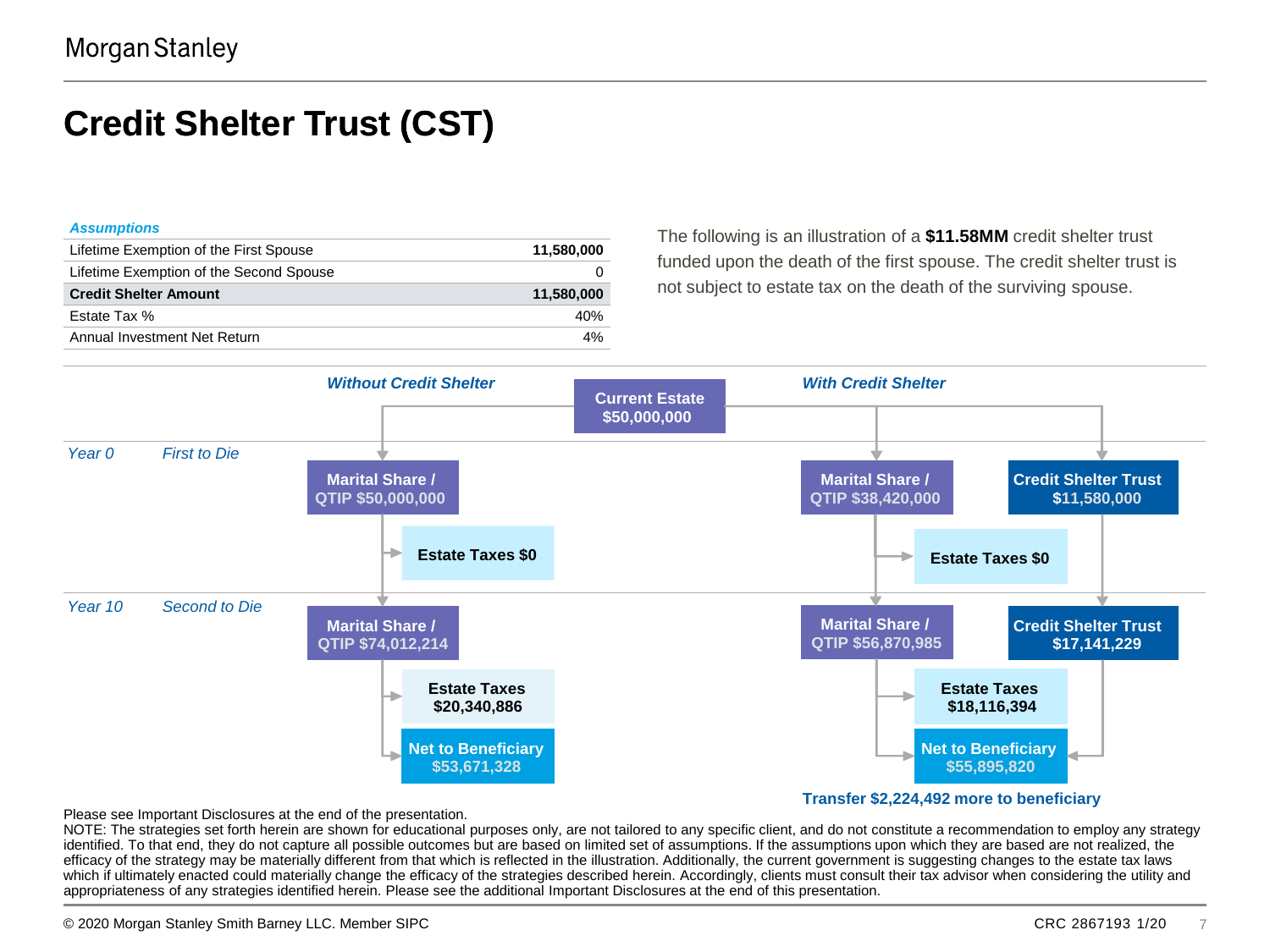#### **Planning with Irrevocable Trusts**



Please see Important Disclosures at the end of the presentation.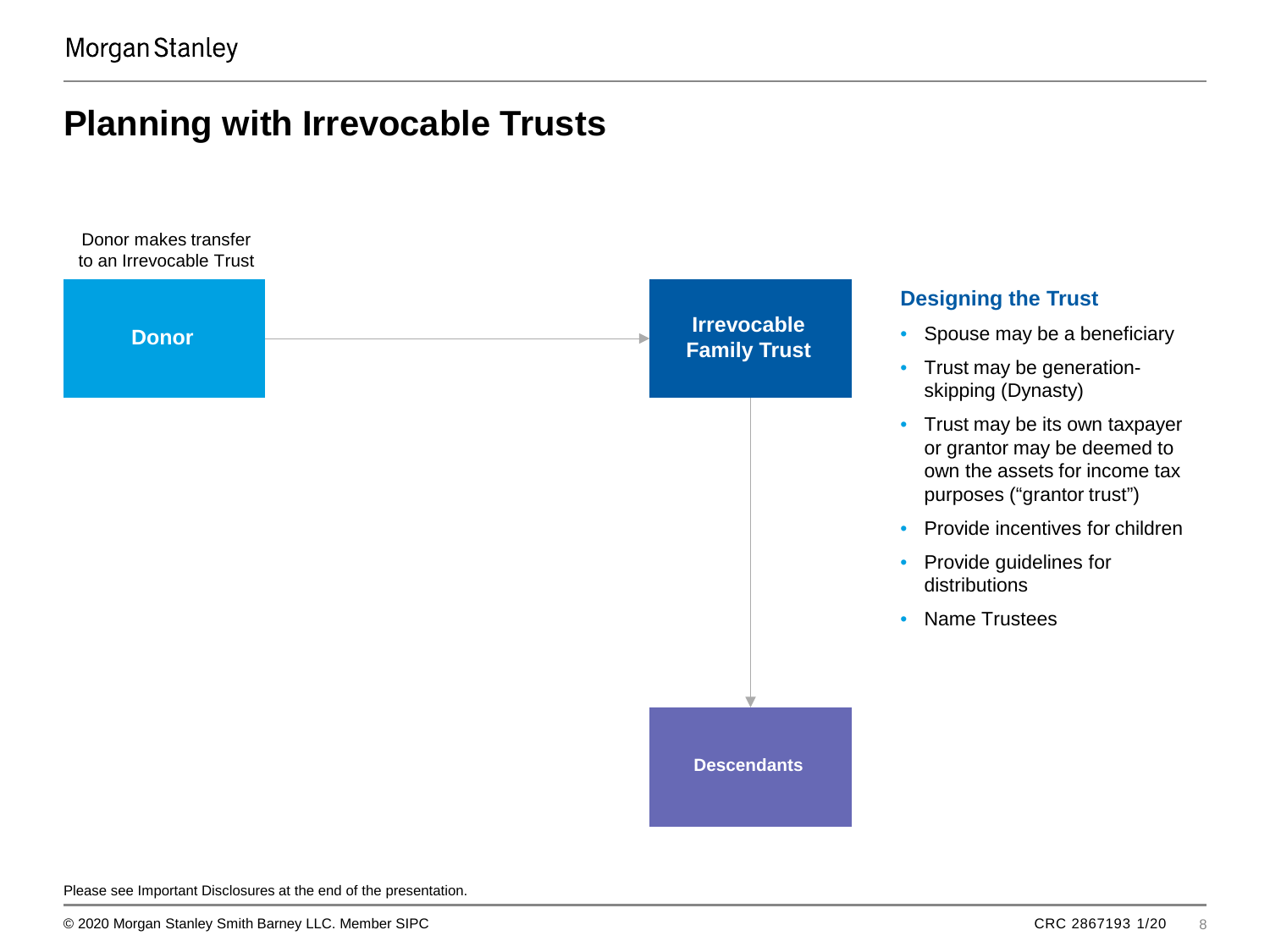### **Gifting Early**



Please see Important Disclosures at the end of the presentation.

NOTE: The strategies set forth herein are shown for educational purposes only, are not tailored to any specific client, and do not constitute a recommendation to employ any strategy identified. To that end, they do not capture all possible outcomes but are based on limited set of assumptions. If the assumptions upon which they are based are not realized, the efficacy of the strategy may be materially different from that which is reflected in the illustration. Additionally, the current government is suggesting changes to the estate tax laws which if ultimately enacted could materially change the efficacy of the strategies described herein. Accordingly, clients must consult their tax advisor when considering the utility and appropriateness of any strategies identified herein. Please see the additional Important Disclosures at the end of this presentation.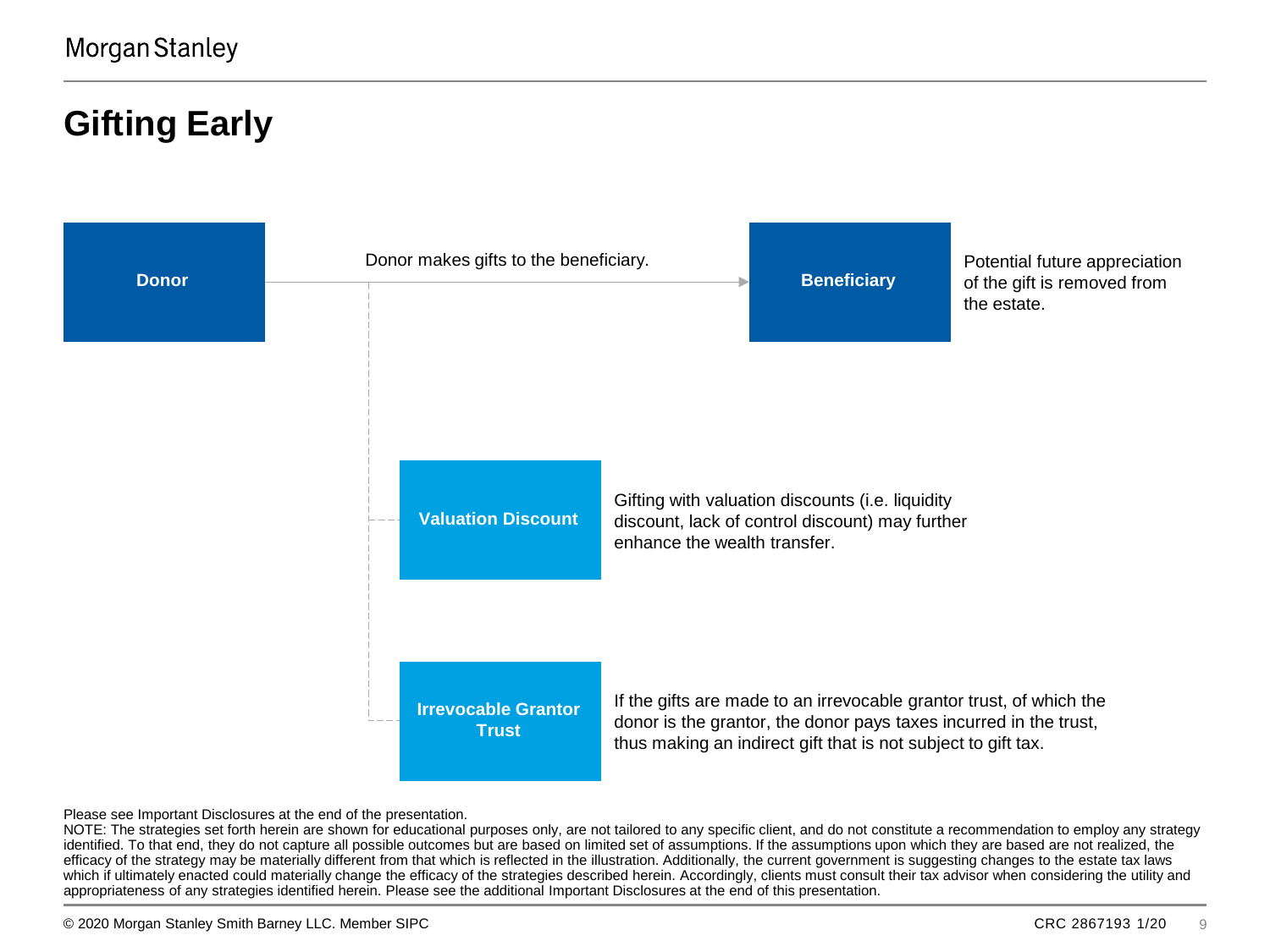### **Gifting Early Using Lifetime Exemption**

#### **Gifting to an Irrevocable Grantor Trust**

- The following is an illustration of a hypothetical scenario, where parents use a portion of their lifetime exemption to make an upfront gift to an irrevocable grantor trust for the benefit of their children.
- The potential future appreciation of the gift is removed from the estate.

#### *Assumptions*

| Assets Gifted to Irrevocable Grantor Trust | 5.000.000 |
|--------------------------------------------|-----------|
| Annual Investment Gross Return             | 5%        |
| Time Horizon (Year)                        | -20       |

| In 20 Years                                     |            |
|-------------------------------------------------|------------|
| Assets in Irrevocable Grantor Trust             | 13.266.489 |
| Lifetime Exemption Used                         | 5.000.000  |
| Assets Transferred Free of Gift or Estate Taxes | 8.266.489  |
| Gift or Estate Tax %                            | 40%        |
| <b>Tax Savings from Early Gifting</b>           | 3.306,595  |

- *Hypothetical example is for illustrative purposes only.*
- *Not representative of any specific investment.*
- *The example assumes the full amount of the appreciation in the trust would otherwise be subject to estate tax (i.e., the estate is large enough that the full exemption will be used).*

**Assets Outside the Estate**



**Lifetime Exemption Used Future Appreciation of the Gift** 

Please see Important Disclosures at the end of the presentation.

NOTE: The strategies set forth herein are shown for educational purposes only, are not tailored to any specific client, and do not constitute a recommendation to employ any strategy identified. To that end, they do not capture all possible outcomes but are based on limited set of assumptions. If the assumptions upon which they are based are not realized, the efficacy of the strategy may be materially different from that which is reflected in the illustration. Additionally, the current government is suggesting changes to the estate tax laws which if ultimately enacted could materially change the efficacy of the strategies described herein. Accordingly, clients must consult their tax advisor when considering the utility and appropriateness of any strategies identified herein. Please see the additional Important Disclosures at the end of this presentation.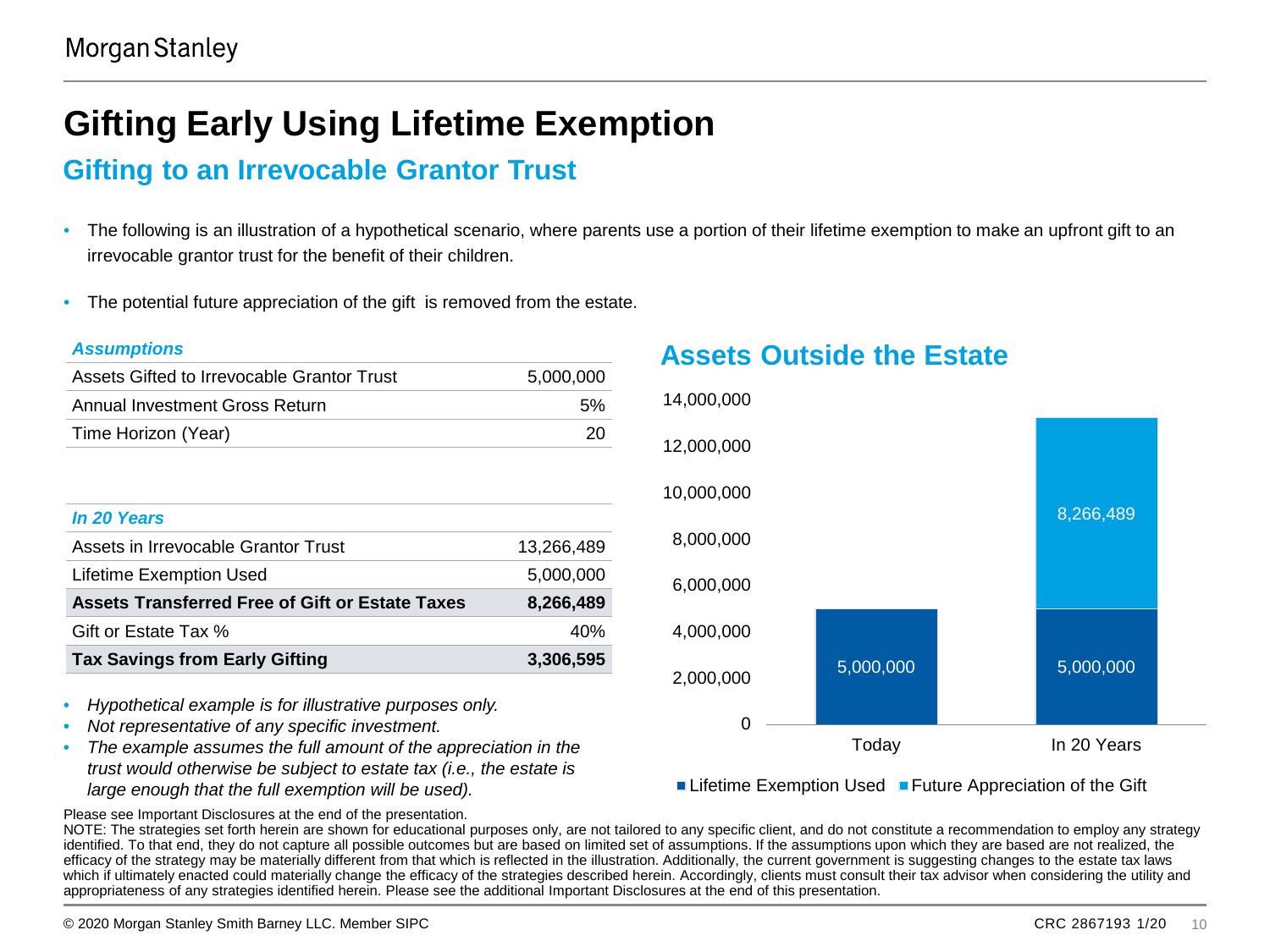### **Pre-liquidity Planning and Leveraged Gifting**

#### **Leveraged Gifting**



*Reevaluate asset allocation and risk profile post-sale* 

Morgan Stanley Smith Barney LLC. does not give legal or tax advice. Investors should consult their own legal, tax investment or other advisors, at both the onset of any transaction and on an ongoing basis to determine the laws and analyses applicable to their specific circumstances.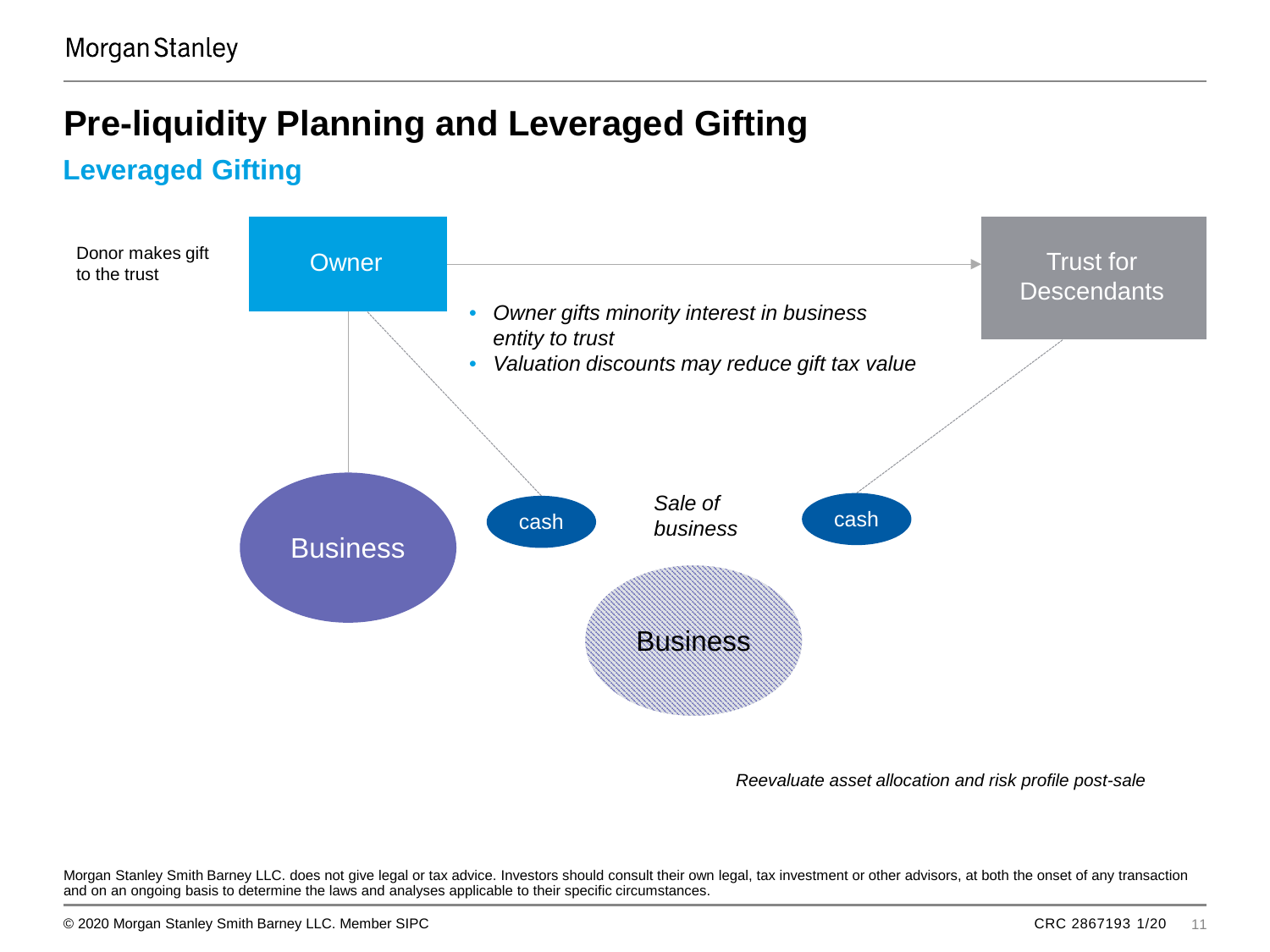### **Grantor Retained Annuity Trusts (GRATs)**

**One Type of Leveraged Gift, a GRAT, Allows An Individual To Transfer Property To A Trust, Retain an Annuity And Remove Future Appreciation above an IRS Hurdle Rate (If Any) On The Donated Property From his or Her Estate**



- *The donor transfers property to an irrevocable trust.*
- *The donor will receive an annual annuity for a term of years and selects beneficiaries to receive any remaining the trust property at the end of the term.*
- *The retained annuity is structured so that its fair market value approximates the value of the property transferred to the GRAT (thus "zeroing out" the gift).*
- *The IRS's prescribed growth rate is used to determine the current fair market value of the annuity.*
- The term of the trust must be carefully considered because some or all of the trust property will generally be included in the donor's estate if *the donor dies during the trust term.*
- *When the GRAT's total return (income and appreciation) exceeds the IRS discount rate used in valuing the annuity (and the donor outlives the trust term), all excess value will pass transfer tax free to the remainder beneficiaries.*
- *Note: A GRAT is not an annuity itself. It is a mechanism under which a donor transfers property to a trust and retains an income interest in the form of annuity payments.*

Please see Important Disclosures at the end of the presentation.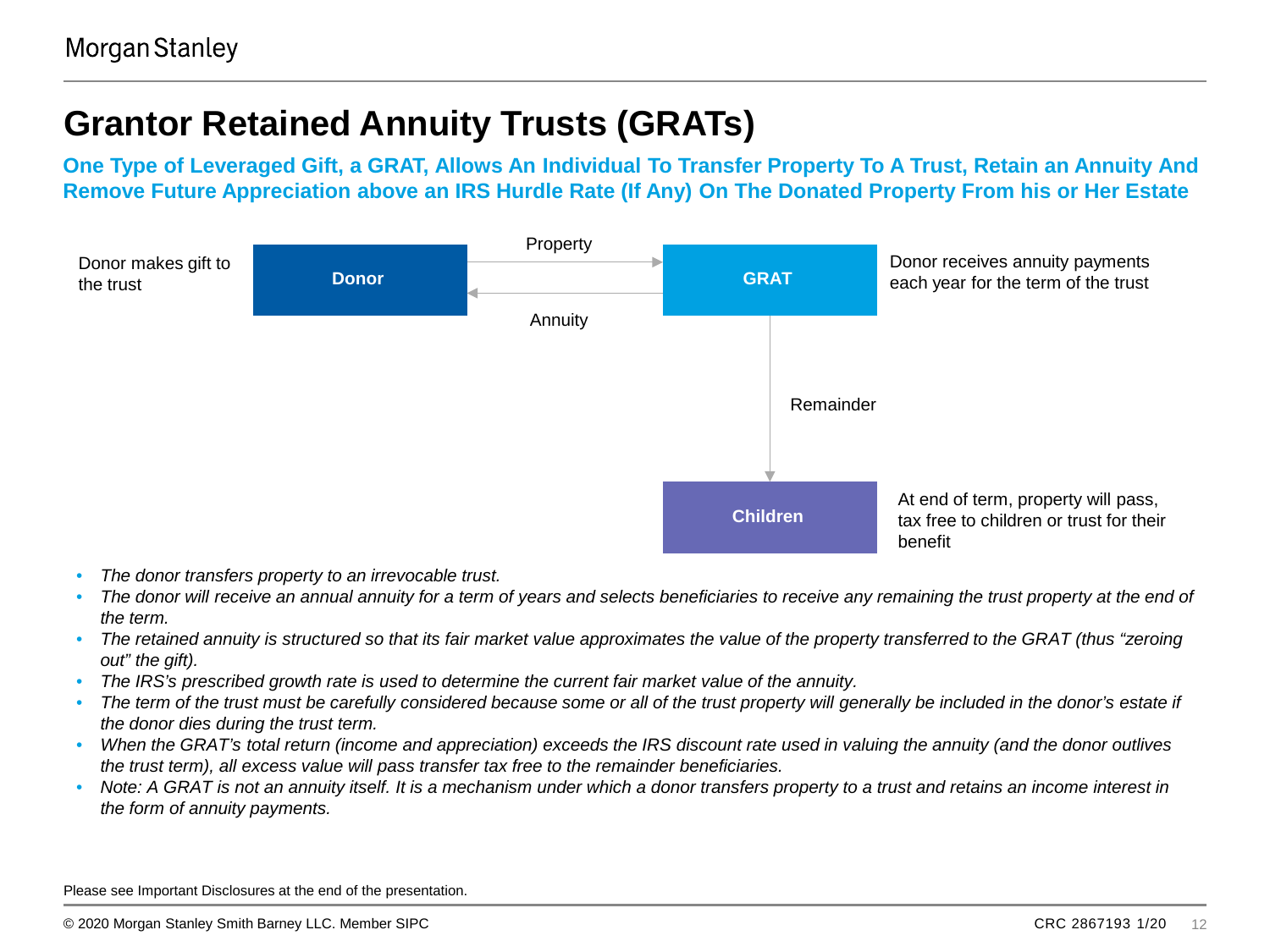### **Grantor Retained Annuity Trust (GRAT)**

#### **"Zeroed-out" Flat Annuity Grat**

- The following is an illustration of a "zeroed-out" flat annuity GRAT funded with \$1,000,000 marketable securities
- In this hypothetical scenario, the donor receives an annuity worth \$349,460 per year for 3 years and the remainder beneficiaries receive (outright or in continuing trust) asset worth \$55,953

| <b>Assumptions:</b>      |             |                | <b>Beginning</b> |               | <b>Annuity</b> |                  |
|--------------------------|-------------|----------------|------------------|---------------|----------------|------------------|
|                          |             | Year           | <b>Principal</b> | <b>Growth</b> | <b>Payment</b> | <b>Remainder</b> |
| Term of Trust            | 3           |                | \$1,000,000      | \$50,000      | \$349,460      | \$700,540        |
| Principal                | \$1,000,000 |                |                  |               |                |                  |
| 7520 Rate                | 2.4%        | $\overline{2}$ | \$700,540        | \$35,027      | \$349,460      | \$386,107        |
| Annual Investment Return | 5.0%        |                |                  |               |                |                  |
|                          |             | 3              | \$386,107        | \$19,305      | \$349,460      | \$55,953         |
| <b>Key Outputs:</b>      |             |                |                  |               |                |                  |
| Annuity to Donor (%)     | 34.9%       |                |                  |               |                |                  |

| Remainder | \$55,953 |
|-----------|----------|
|           |          |
|           |          |
|           |          |

Annuity to Donor (\$) 6349,460

*Hypothetical example is for illustrative purposes only.*

*Not representative of any specific investment.*

*Note: A GRAT is not an annuity itself. It is a mechanism under which a donor transfers property to a trust and retains an income interest in the form of annuity payments.*

Please see Important Disclosures at the end of the presentation.

NOTE: The strategies set forth herein are shown for educational purposes only, are not tailored to any specific client, and do not constitute a recommendation to employ any strategy identified. To that end, they do not capture all possible outcomes but are based on limited set of assumptions. If the assumptions upon which they are based are not realized, the efficacy of the strategy may be materially different from that which is reflected in the illustration. Additionally, the current government is suggesting changes to the estate tax laws which if ultimately enacted could materially change the efficacy of the strategies described herein. Accordingly, clients must consult their tax advisor when considering the utility and appropriateness of any strategies identified herein. Please see the additional Important Disclosures at the end of this presentation.

© 2020 Morgan Stanley Smith Barney LLC. Member SIPC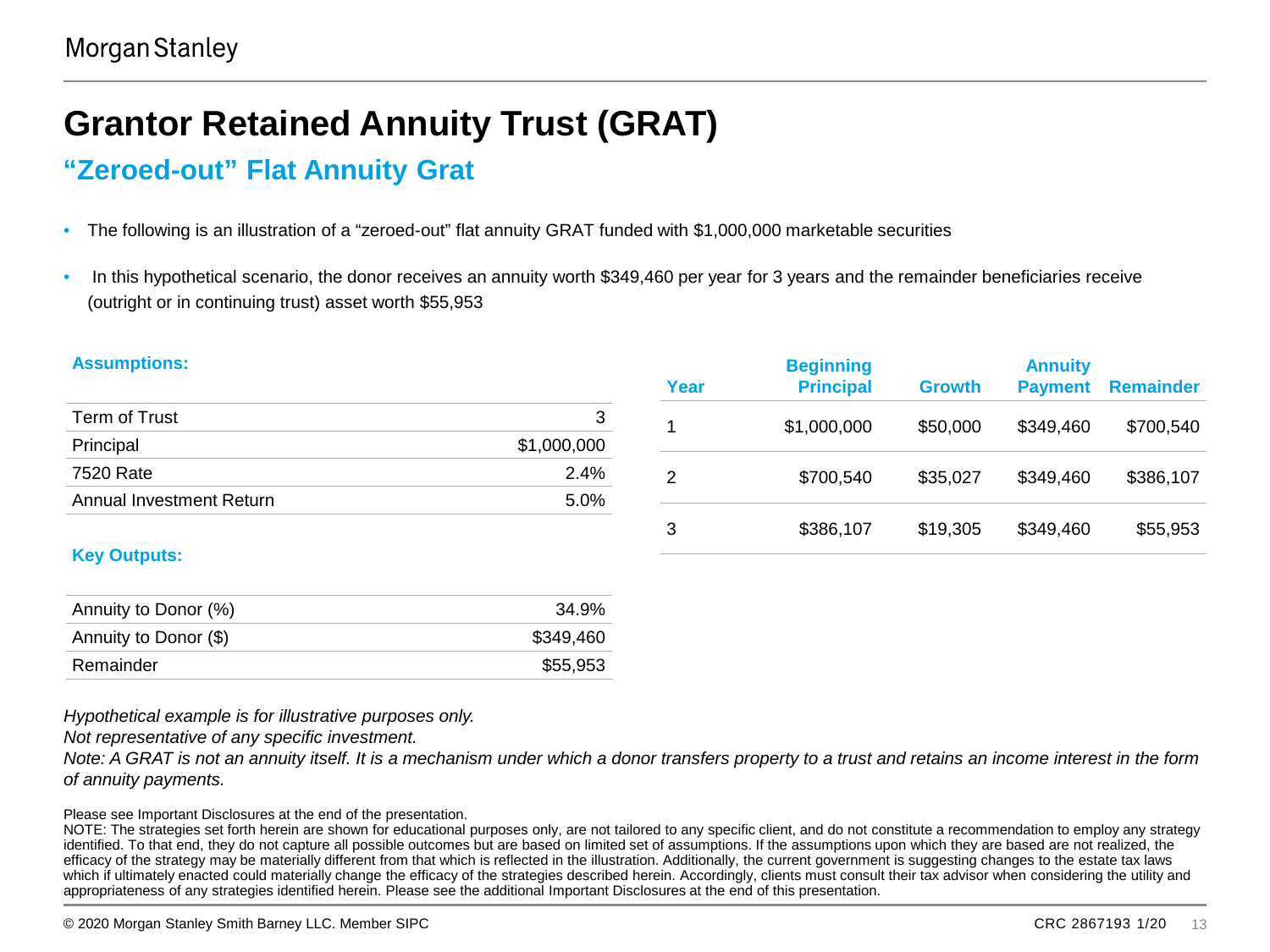### **Grantor Retained Annuity Trust (GRAT)**

#### **"Zeroed-out" Flat Annuity GRAT**

- The following example is the same as the "zeroed-out" flat annuity GRAT except the annuity grows 20% per year. There is still no taxable gift on funding the trust (i.e., the value of the annuity stream is still roughly equal to the principal contributed to the trust).
- However, the amount of asset passing to the beneficiaries at the end of the term may increase reflecting the potential benefit of having asset stay in the trust longer and generate compounded returns for the beneficiaries. In this hypothetical scenario, the remainder beneficiaries receive asset worth \$59,296 , or \$3,343 more compared to the flat annuity scenario.

| <b>Assumptions:</b>                   |             |      | <b>Beginning</b> |               | <b>Annuity</b> |           |
|---------------------------------------|-------------|------|------------------|---------------|----------------|-----------|
|                                       |             | Year | <b>Principal</b> | <b>Growth</b> | <b>Payment</b> | Remainder |
| Term of Trust                         | 3           |      | \$1,000,000      | \$50,000      | \$288,844      | \$761,156 |
| Principal                             | \$1,000,000 |      |                  |               |                |           |
| 7520 Rate                             | 2.4%        | 2    | \$761,156        | \$38,058      | \$346,613      | \$452,601 |
| Hypothetical Annual Investment Return | 5.0%        |      |                  |               |                |           |
| <b>Annuity Growth</b>                 | 20.0%       | 3    | \$452,601        | \$22,630      | \$415,935      | \$59,296  |
|                                       |             |      |                  |               |                |           |

#### **Key Outputs:**

| Remainder (Growing Annuity) | \$59,296 |
|-----------------------------|----------|
| Remainder (Flat Annuity)    | \$55,953 |
| Difference                  | \$3,343  |

*Hypothetical example is for illustrative purposes only.*

*Not representative of any specific investment.*

*Note: A GRAT is not an annuity itself. It is a mechanism under which a donor transfers property to a trust and retains an income interest in the form of annuity payments.*

Please see Important Disclosures at the end of the presentation.

NOTE: The strategies set forth herein are shown for educational purposes only, are not tailored to any specific client, and do not constitute a recommendation to employ any strategy identified. To that end, they do not capture all possible outcomes but are based on limited set of assumptions. If the assumptions upon which they are based are not realized, the efficacy of the strategy may be materially different from that which is reflected in the illustration. Additionally, the current government is suggesting changes to the estate tax laws which if ultimately enacted could materially change the efficacy of the strategies described herein. Accordingly, clients must consult their tax advisor when considering the utility and appropriateness of any strategies identified herein. Please see the additional Important Disclosures at the end of this presentation.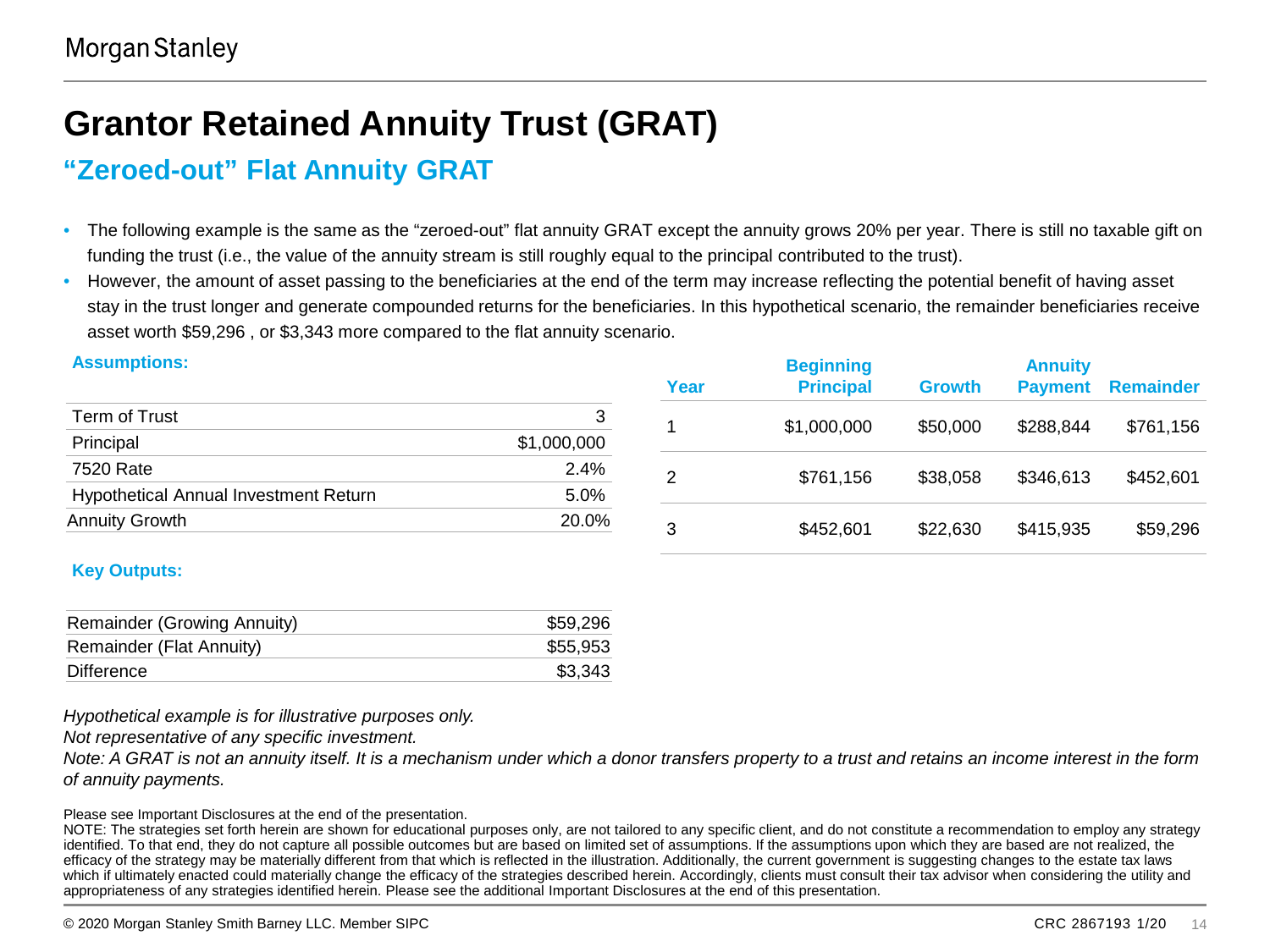#### **Philanthropy**



| <b>Charitable Remainder</b>                                                                                                                                                                                                                         | <b>Public Charity/Donor</b>                                                                                                                                                                            | <b>Private Non-Operating</b>                                                                                                                                                                                                 | <b>Operating Foundation</b>                                                                                                                                                                                  | <b>Supporting</b>                                                                                                                                                                                                 |
|-----------------------------------------------------------------------------------------------------------------------------------------------------------------------------------------------------------------------------------------------------|--------------------------------------------------------------------------------------------------------------------------------------------------------------------------------------------------------|------------------------------------------------------------------------------------------------------------------------------------------------------------------------------------------------------------------------------|--------------------------------------------------------------------------------------------------------------------------------------------------------------------------------------------------------------|-------------------------------------------------------------------------------------------------------------------------------------------------------------------------------------------------------------------|
| <b>Trust (CRT)</b>                                                                                                                                                                                                                                  | <b>Advised Fund</b>                                                                                                                                                                                    | <b>Foundations</b>                                                                                                                                                                                                           |                                                                                                                                                                                                              | <b>Organization</b>                                                                                                                                                                                               |
| Asset placed in trust with<br>donor retaining an income<br>interest and making gift of<br>remainder to charity<br>Income interest taxable to<br>donor, but CRT itself tax-<br>exempt, allowing assets<br>remaining in trust to grow<br>tax-deferred | Entity supported and<br>controlled by public or<br>government which<br>advances charitable<br>purpose<br>Higher income tax<br>deductibility limitations.<br>Not subject to private<br>foundation rules | Privately funded entity<br>which advances charitable<br>purpose through grant-<br>making<br>Can be controlled by<br>donor/family<br>Lower income tax<br>deductibility limitations.<br>Subject to private<br>foundation rules | Private foundation which<br>actively advances its<br>charitable purpose<br>Can be controlled by<br>donor/family<br>Higher income tax<br>deductibility limitations.<br>Subject to private<br>foundation rules | Private foundation linked to<br>a public charity<br>Control shared between<br>public charity and<br>donor/family<br>Higher income tax<br>deductibility limitations.<br>Not subject to private<br>foundation rules |

Morgan Stanley Smith Barney LLC. does not give legal or tax advice. Investors should consult their own legal, tax investment or other advisors, at both the onset of any transaction and on an ongoing basis to determine the laws and analyses applicable to their specific circumstances.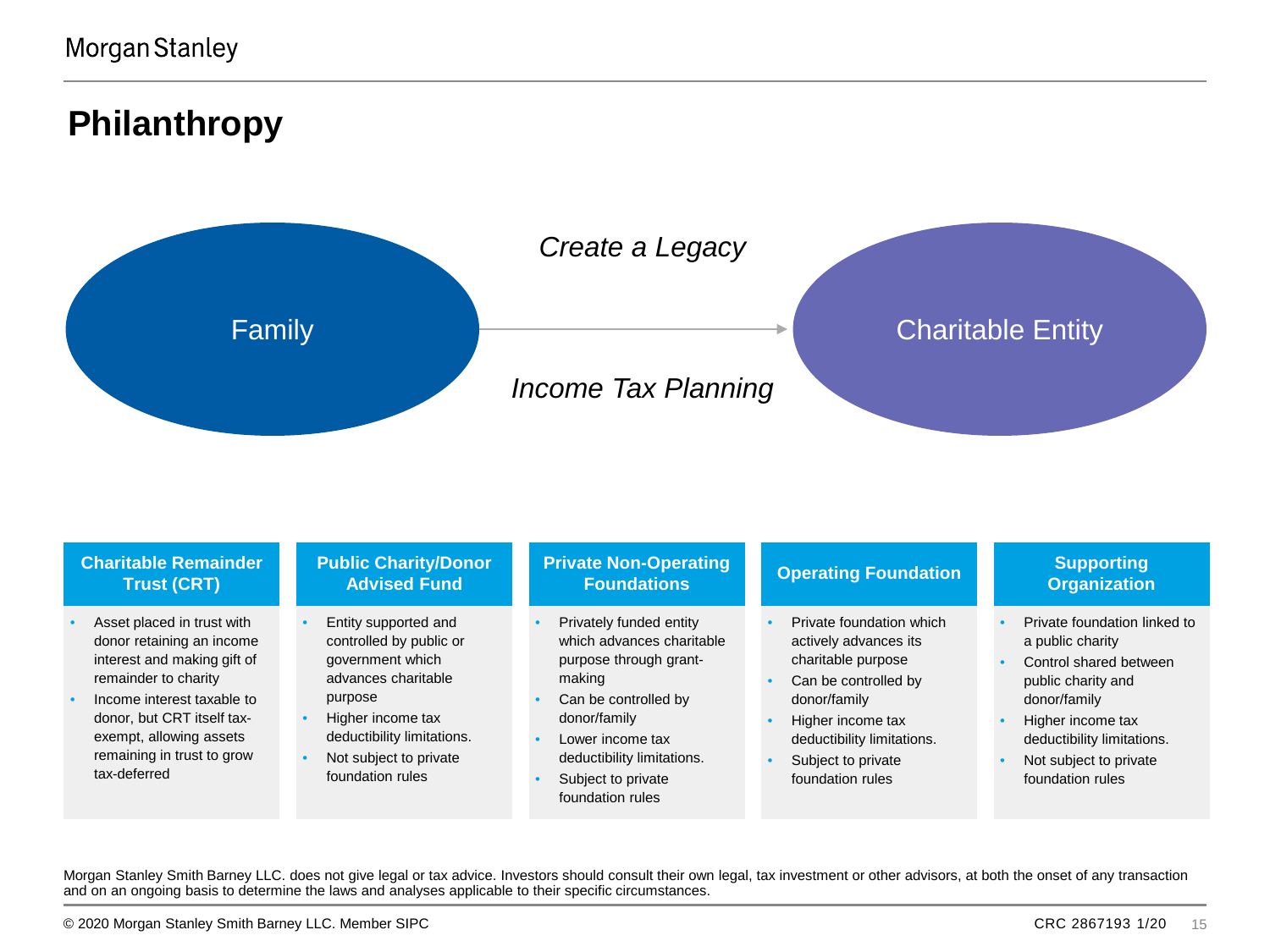#### **Illiquidity and Life Insurance**

• Life insurance owned outside of the client's taxable estate can provide liquidity to help pay the estate tax

| <b>Donor/Insured</b>     | Annual gifting for premium payments<br><b>Irrevocable Life Insurance Trust</b> |
|--------------------------|--------------------------------------------------------------------------------|
| <b>Estate of Insured</b> | Cash can be used to purchase illiquid<br>◟<br>assets or loaned to the estate   |
| <b>Illiquid Assets</b>   | <b>Cash Proceeds</b>                                                           |

Morgan Stanley Smith Barney LLC. does not give legal or tax advice. Investors should consult their own legal, tax investment or other advisors, at both the onset of any transaction and on an ongoing basis to determine the laws and analyses applicable to their specific circumstances.